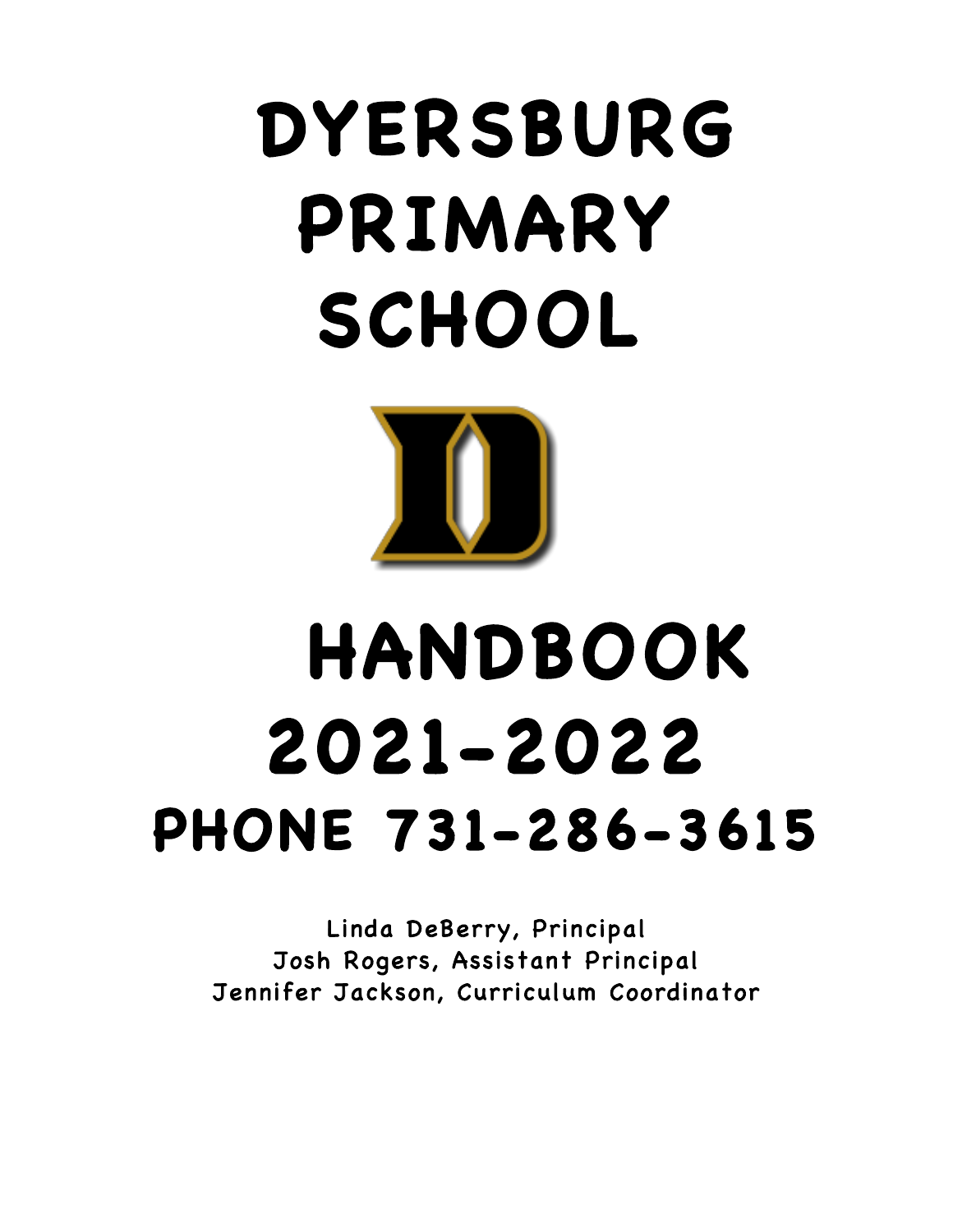# MESSAGE FROM PRINCIPAL MRS. LINDA DEBERRY

Dear Parents,

Welcome to Dyersburg Primary School.

We are excited to welcome new and returning students back to Dyersburg Primary School

Please know all the staff at Dyersburg Primary School are committed to ensuring a safe and outstanding educational experience for all our students... We do so with the support of parents and a community that cares deeply about the success of our students and our school. Our hardworking educators are working to enhance their expertise in improving literacy proficiency for all students.

The mission of Dyersburg City Schools is to provide a safe, positive environment where all children can reach their full potential. We continue to have a focus on early literacy and will be implementing our language arts curriculum while continuing our rigorous math instruction. With our continued focus on academics, we understand the challenges many families face and we are here to support you with not only academic support, but socio-emotional and mental health support, as well. We are focused on the whole student and recognize that students must be healthy inside and out in order to reach their full potential academically.

We are so grateful for the local support from parents, staff, community members and businesses that makes our school even better. I encourage you to support our PTO, which provides so many opportunities for both students and teachers.

There's a lot of excitement ahead of us, including new teachers to meet, new books to read, new friends to meet and new skills to master...and I look forward to sharing in those exciting times. We are working hard to ensure student success. We are looking forward to a great school year!

Thank you for your commitment to your child's education and I look forward to working with you.

Linda DeBerry Principal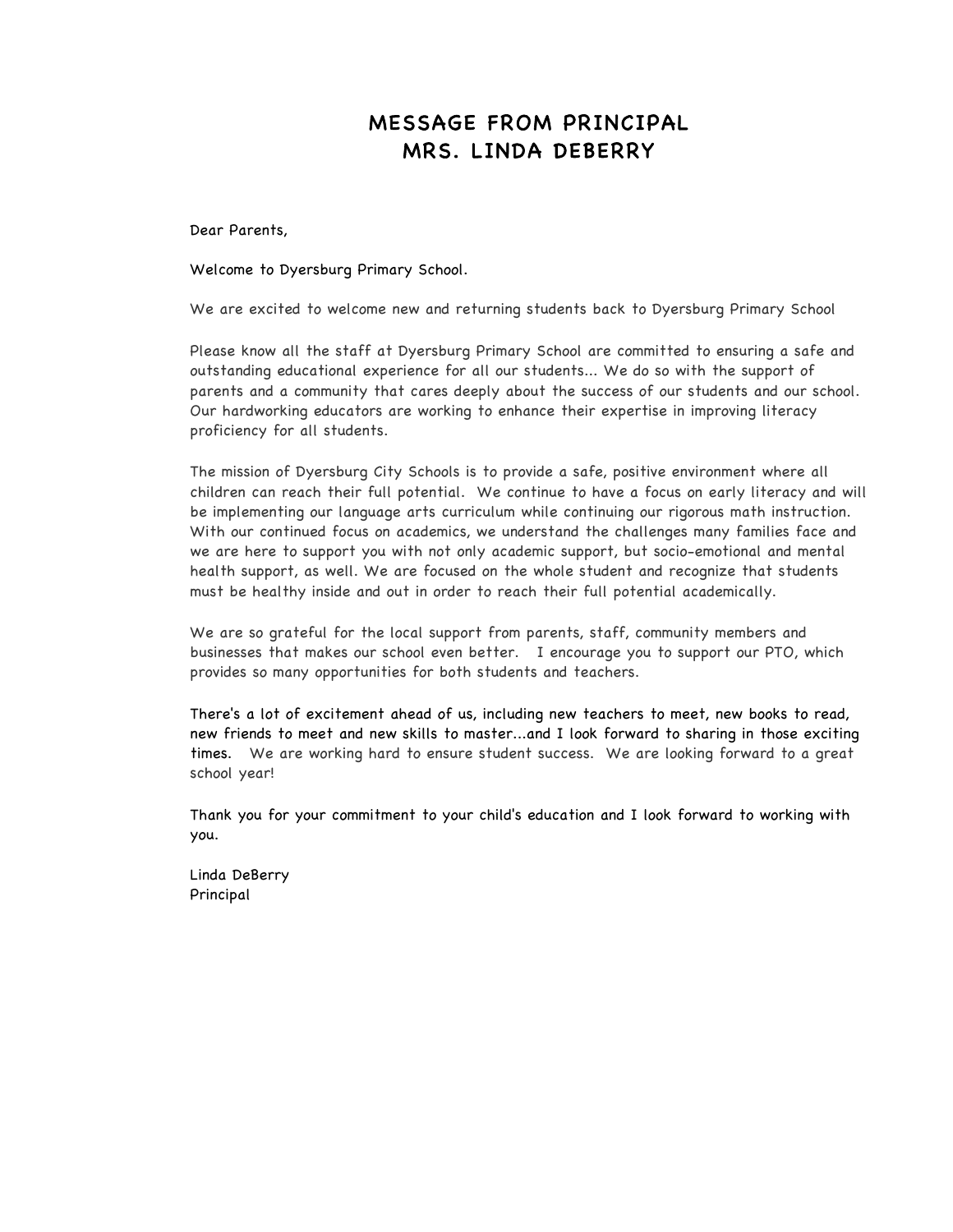# TABLE OF CONTENTS

Page

| Dyersburg Primary School Staff                                    | 1              |
|-------------------------------------------------------------------|----------------|
| P.T.O. Officers                                                   | $\overline{c}$ |
| Curriculum & H.O.S.T.S                                            | 3              |
| Registration and Entrance Requirements                            | 3              |
| Tuition and Fees                                                  | 5              |
| School Hours                                                      | 5              |
| <b>Bus Students</b>                                               | 7              |
| Dress Code                                                        | 8              |
| Parent Visitation & Parent/Teacher Conference                     | 9              |
| Grading/Reporting & Homework Policy<br>Promotion/Retention Policy | 9 & 10         |
| School Health & Screenings                                        | 13             |
| <b>School Nutrition</b>                                           | 15             |
| <b>Attendance Policy</b>                                          | 15 & 16        |
| Discipline Code                                                   | 17 & 18        |
| <b>Non-Discrimination Policy</b>                                  | 20             |
| Acceptable Computer Use Policy                                    | 21             |
| Parental Notification                                             |                |
|                                                                   |                |

Acknowledgement Page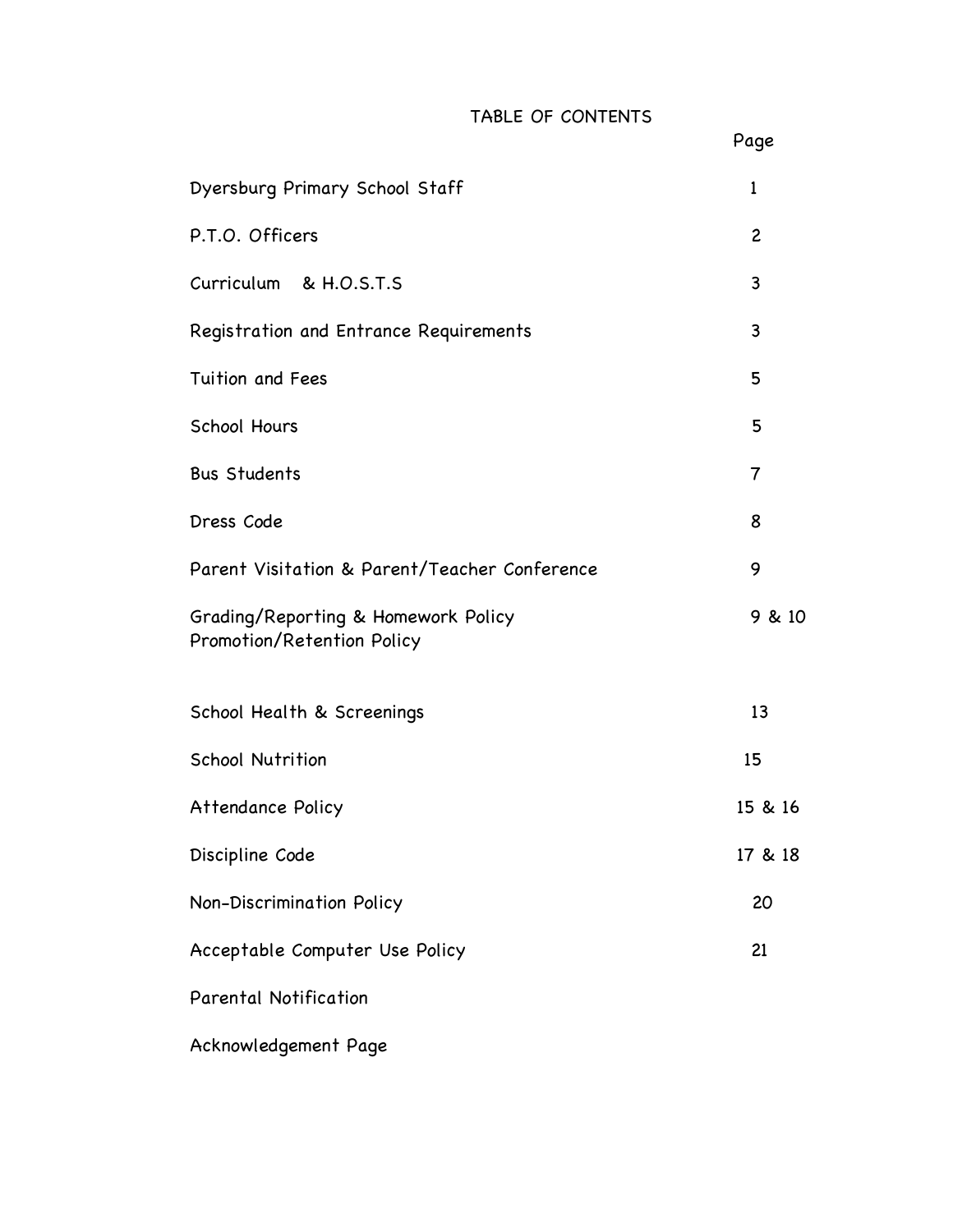#### Dyersburg City Schools Mission Statement

The Mission of Dyersburg City Schools is to provide a safe, positive environment where all children can reach their full potential.

#### BELIEFS

- 1. We believe our family of learners, including students, teachers, staff, families and community members will work together to help all students learn.
- 2. We believe that instruction should be data driven and research based.
- 3. We believe differentiated instruction allows all children to learn, despite their individual differences.
- 4. We believe communication is a key component in supporting a successful family of learners.
- 5. We believe our school policies and procedures are conducive to student learning and achievement.

#### MISSION

Everybody learns at DPS. Dyersburg Primary School is a family of learners working together to build proficient reading, writing and math skills.

#### VISION

We strive to have every student proficient at grade level in reading and math skills and ready to be successful at the next grade.

#### LITERACY VISION

Dyersburg City Schools will ensure that all students have daily access to high-quality text, engage in meaningful tasks, and grow in reading, writing, speaking and listening.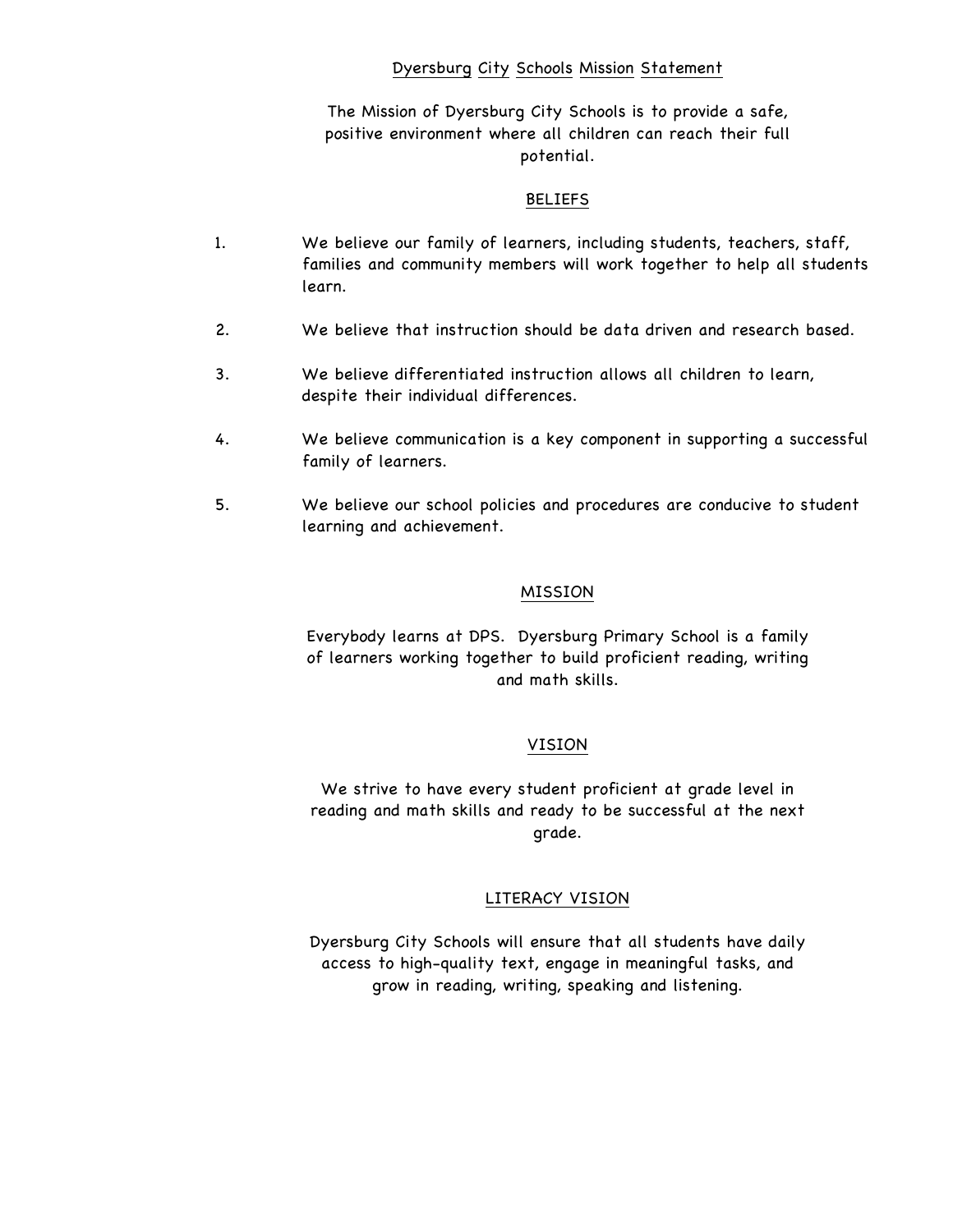### Dyersburg Primary School Faculty and Staff 1425 Frank Maynard Blvd. Dyersburg, TN 38024

| <b>ADMINISTRATORS</b>             | PRE - K                | SPECIAL ED.                      |
|-----------------------------------|------------------------|----------------------------------|
| Linda DeBerry                     | Amber Ball             | Marie Buck                       |
| Josh Rogers                       | Erin Chitwood          | Amber Campbell                   |
|                                   | Anna Decker            | Leigh Casey                      |
| <b>INSTRUCTIONAL</b>              |                        | Emilee                           |
| SUP.                              | Pam Guttery            | VanAusdall                       |
| Jennifer Jackson                  | Carol Permenter        | Liz Nash                         |
|                                   | <b>Terry Stanionis</b> | Lillie Murray                    |
|                                   |                        | Holland-Blair                    |
| <b>SECRETARIES</b>                |                        | Owsley                           |
| Cindy Franklin                    | KINDERGARTEN           | Kelly Sanders                    |
| Phyllis Hanks                     | Marikay Barnes         | JoBeth Cook                      |
|                                   | Asia Childress         |                                  |
| <b>NURSE</b>                      | <b>Brandi Clark</b>    | <b>ACTIVITY</b>                  |
| Donna Crocker                     | Jessica Govan          | Connie Brewer                    |
|                                   | Kaitlin Kemp           | Eva Marie Kirby                  |
| <b>SRO</b>                        | Kate Mascolo           | Julie Pounders                   |
| Vella Denny                       | Mary Moore             | Lori Fite                        |
|                                   | Jonanne Pike           | Lance Roy                        |
| <b>LIBRARIAN</b>                  | <b>Whitney Sanders</b> | Tammie Klutts                    |
| Angie Hamilton                    | Jayne Anne Teague      | Jenney Beasley                   |
|                                   | Erica Turnbo           |                                  |
| <b>HOSTS</b>                      |                        | PRE-K                            |
|                                   | Ashley Winn            | <b>ASSISTANTS</b>                |
| Jennifer Davis                    |                        | Hannah Haynie                    |
|                                   | <b>FIRST GRADE</b>     | <b>Emily Hendrix</b>             |
| <b>READING</b>                    |                        |                                  |
| <b>INTERVENTIONISTS</b>           | Shae Burrell           | <b>Brooke Lovell</b>             |
| Shannon Lee                       | Melinda George         | Theresa Rhoads                   |
| Jennifer Pruitt                   | Kayla Harris           | Katie Stone                      |
| Amy Schultz                       | Sarah Beth Little      | Sherlene Whitt                   |
| Amanda Kimbrell                   | Rachele Morgan         |                                  |
|                                   | Kerri Newsom           | <b>SPED</b><br><b>ASSISTANTS</b> |
| <b>HOME-SCHOOL</b>                |                        |                                  |
| <b>ADVISOR</b>                    | <b>Christie Patton</b> | Susie Collier                    |
| Chris Dishman                     | Lisa Ramm              | Devin Nunn                       |
|                                   | Kelly Richardson       | Sherri Decker                    |
| <b>BEHAVIOR</b>                   |                        |                                  |
| <b>SUPPORT</b>                    | Amanda Spoon           | Donna Hinson                     |
| <b>Brad Smith</b>                 | Robyn Valentine        | Ashton Blake                     |
|                                   | Anne Ladd Welch        | Lorelei Henning                  |
| <b>TECH SUPPORT</b>               |                        | Jodie Bevis                      |
| Jimmy Anderson                    | <b>SECOND GRADE</b>    |                                  |
|                                   | Lindsey Burns          |                                  |
| <b>CUSTODIANS</b>                 | Kelly Duggan           | ASSISTANTS                       |
| Sammy Presley                     | Lea Ann Duncan         | Judy Castleman                   |
| John Runion                       | Alex Epley             | Denise Hammett                   |
| <b>Evelyn Pierce</b>              | Manisha Lazure         | <b>Tracy Purvis</b>              |
|                                   | Chelsea Ricks          |                                  |
| <b>LUNCH</b><br><b>ASSISTANTS</b> | Kathy Robertson        |                                  |
| Mildred Sutton                    | Amanda Sanchez         |                                  |
|                                   |                        |                                  |
| Barbara Walker                    | Alison Schneider       |                                  |
|                                   | Rebecca Tippit         |                                  |
|                                   | Susan Troy             |                                  |
|                                   | Katie Whittle          |                                  |

731-286-3615 – Fax 731-286-3617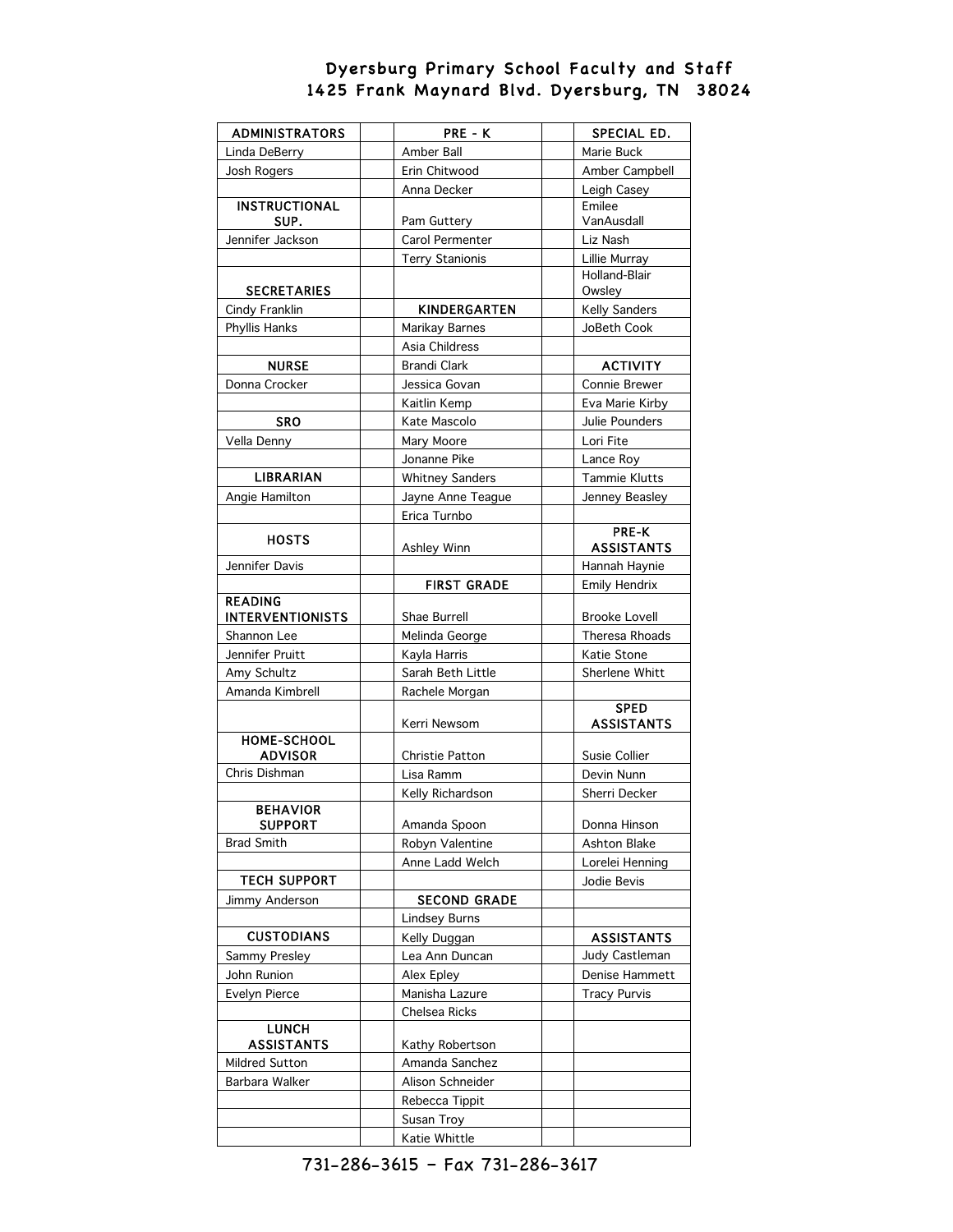Dear Parents/Guardians/Caregivers,

On behalf of the Parent Teacher Organization (PTO), I want to welcome you to the Dyersburg Primary School 2021-2022 academic year! With your help, we can make this school year one of the best!

The Parent Teacher Organization is made up of family members and teachers who work together not only providing for our school but also cheering on every child who walks through the doors. We strive to make sure our teachers, staff, and students have the support they need to succeed at every level.

Throughout the year, we host several different fundraising events. It is through these fundraisers, we can give back to our school. Fundraising opportunities come from membership fees, boxtop online submissions, Trojan spirit wear, bake sales, and competitive spirit nights through local businesses. Always be on the lookout for information being sent home throughout the school year in your child's Tuesday folder and on the DPS Facebook page!

As an organization, the PTO also sponsors several events throughout the school year including Holiday Reading Night in December (with a special appearance from Santa), quarterly spirt awards, Teacher Appreciation week, various staff appreciation days, May Day, and the Book Fair.

As the school year begins, the PTO is excited to meet you and work with you! We are always looking for volunteers to help with all our events. Please be sure to stop by the PTO table at the Back-to-School Celebration, introduce yourself, and sign up to be on our team!

If you are on Facebook, be sure to like our page - "Dyersburg Primary School PTO". It's a GREAT day to be a Trojan!

Sincerely, Megan Brock PTO President and Second grade parent

#### PARENT TEACHER ORGANIZATION OFFICERS

President: Megan Brock Vice President: Ellen Shelton Treasurer: Meagan Brooks Secretary: Kristyn Gadlage

#### PTO EVENT COORDINATORS

Teacher Appreciation: Jessica Crysler & Megan Shearon Kroger/Kiwanis: Whitney Allmon May Day: Penny Garner Spiritwear: Whitney Allmon, Penny Garner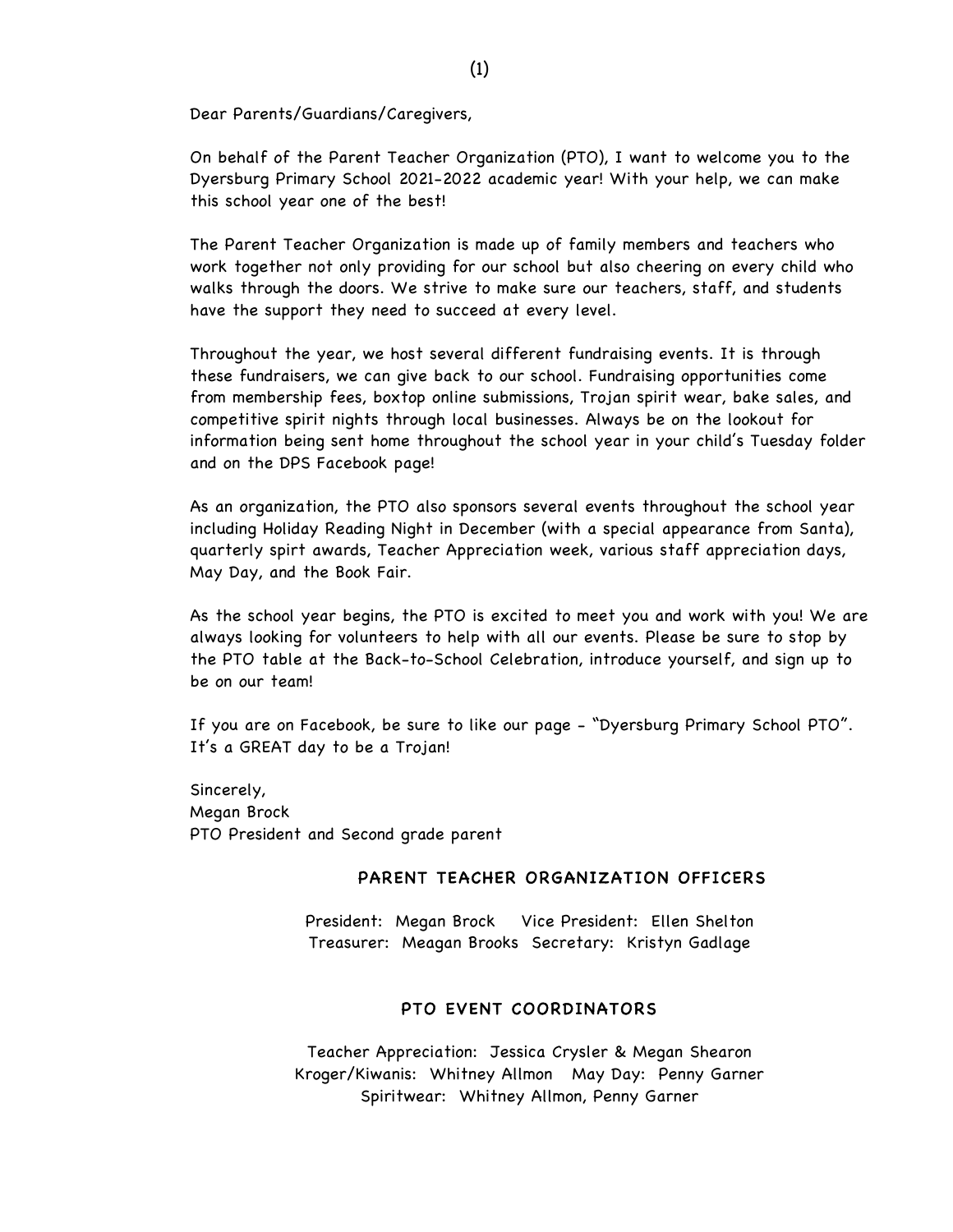# (2) **CURRICULUM**

The Dyersburg Primary School curriculum includes a comprehensive literacy approach with explicit instruction in the essential elements of a reading program: phonemic awareness, phonics, fluency, vocabulary, comprehension and writing process. Standards are based on TN State Standards.

Early intervention includes Reading Recovery and high-quality small group instruction for students who need extra help in targeted areas. Reading Recovery is a highly effective short-term intervention of one-on-one tutoring for first graders. Reading Recovery individual students receive a half-hour lesson each school day for twelve to twenty weeks with a specially trained Reading Recovery teacher. As soon as students can read within the average range of their class and demonstrate that they can continue to achieve, their lessons are discontinued, and new students begin instruction. Children who are on the way to becoming proficient readers and writers, but who are experiencing literacy difficulties may be seen in a small group instructional setting.

Mathematics instruction begins with clear visual representations and concrete experiences, moves to guided practice, and then provides independent practice to develop proficiency. Students develop an understanding of key mathematics concepts and problem-solving strategies using hands-on activities.

#### REGISTRATION

Students (Pre-K-2) who remain in the Dyersburg City Schools are automatically reenrolled each year. All registration will occur at a Central Registration site at Dyersburg High School.

#### ENTRANCE REQUIREMENTS

Students enrolling in Dyersburg City Schools should be accompanied by a parent/guardian. Pertinent information, such as medical records, transfer papers, report cards, birth certificates, social security numbers (requested when available) and immunization records should be presented to school officials.

#### AGE REQUIREMENTS

All students entering Primary School in kindergarten and first grade must meet state age requirements as follows:

Students entering kindergarten for the first time must be five years of age on or before August  $15<sup>th</sup>$  of the current year.

Students entering the first grade for the first time must be six years of age on or before August  $15<sup>th</sup>$  of the current school year.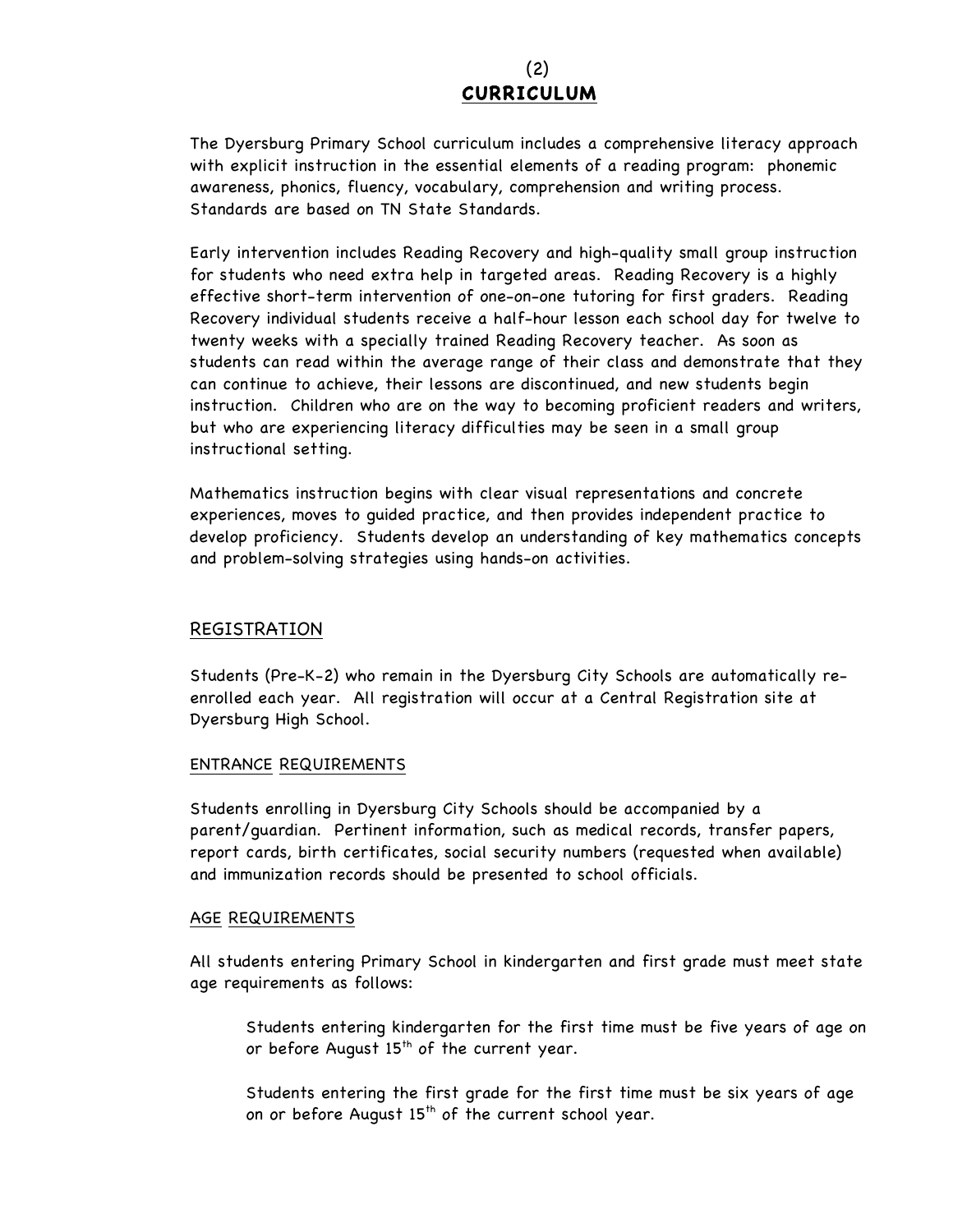#### IMMUNIZATION REQUIREMENTS

All children enrolling in school must present evidence of being properly immunized in accordance with State Department of Health regulations. Due to the recent changes in the Tennessee Department of Health immunization requirements, please contact your health care provider to obtain proof of your child's shot record.

All foreign-born children entering school for the first time must present evidence of freedom from infectious tuberculosis.

Out-of-state students must have their immunization records verified by either the Dyer County Health Department or another health provider. These providers will grant either a permanent or temporary immunization certificate to the student.

#### PHYSICAL EXAMINATION REQUIREMENTS

Evidence of a current medical examination must be presented to school upon enrollment.

If you have questions or problems with providing the above information, please see the school principal.

#### RESIDENCY REQUIREMENTS

The Dyersburg City School System serves students living within city and county limits of Dyer in grades K-12.

#### GUARDIANSHIP

Guardians of students (other than natural parents) must present school officials evidence of guardianship. This guardianship must have been established through a court.

For enrollment purposes, the student's residence is considered the same as the parent's or guardian's residence.

#### TRANSFERS FROM OTHER SCHOOLS

Students transferring from other schools must present proper transfer papers and meet other entrance requirements prior to enrollment. Students under suspension or expulsion from other school systems will not be enrolled in the Dyersburg City Schools.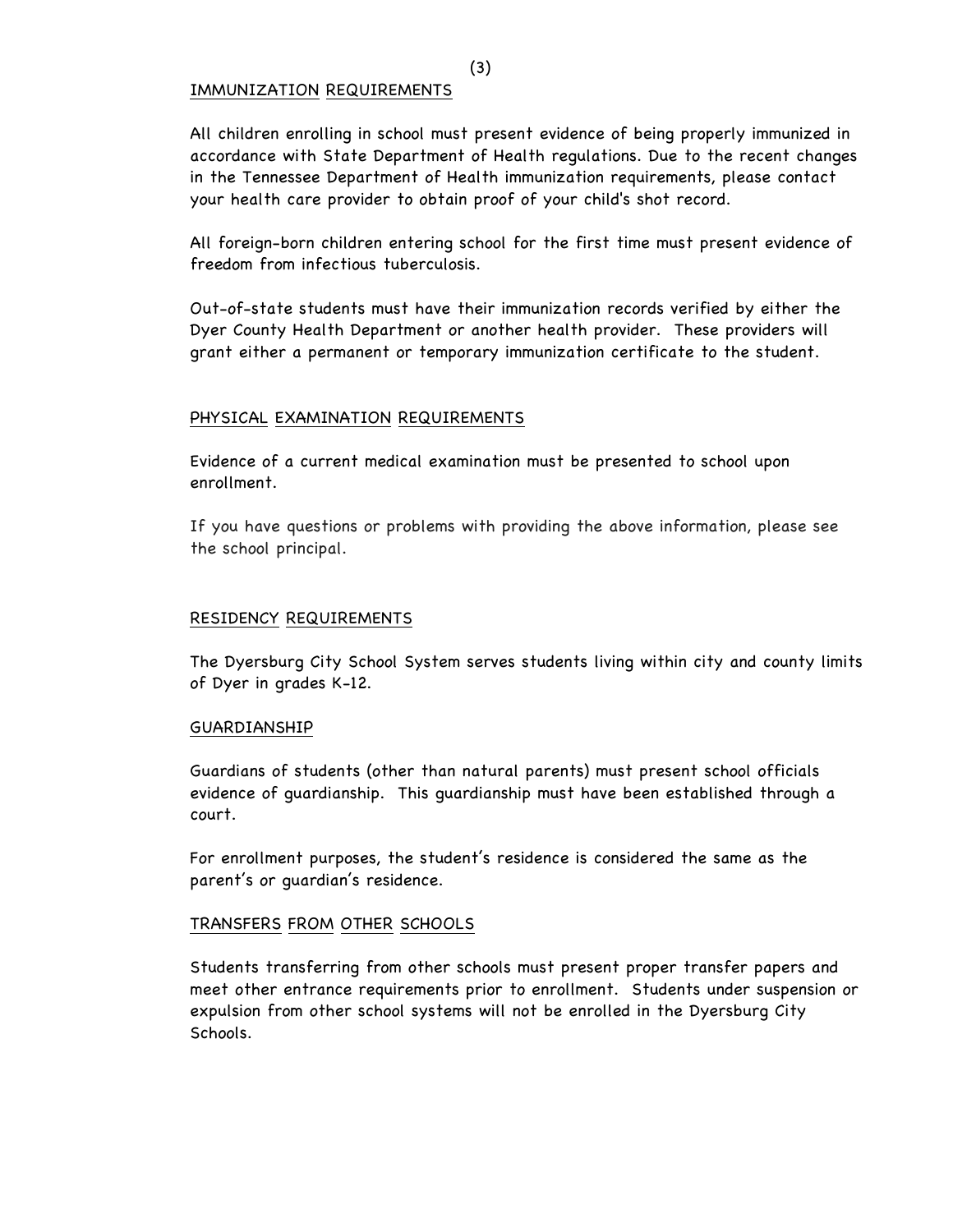#### ACADEMIC ACHIEVEMENT REQUIREMENTS

Students presenting themselves for enrollment in any grade, other than first time enrollees in kindergarten or first grade, must show evidence of having completed the prior grade before a class placement will be made.

Students entering school without sufficient testing information will be required to take a battery of achievement and basic skills tests before final placement will be made.

#### TUITION STUDENTS

Students from outside Dyer County may be accepted as tuition students on a space available basis. Tuition students moving their residences to the city will automatically have city school student status.

#### TUITION FEES/REFUNDS

The annual tuition shall be as follows:

\$200 K-12 Tennessee students residing outside Dyer County.

Students who live outside the state of Tennessee should register through the Superintendent's office.

Any parent/guardian or student who falsifies his/her residential address in order to avoid tuition payments shall not be permitted to enroll nor continue enrollment in the city schools.

#### FEES

No fees will be required for admission to Dyersburg Primary School. Some field trips taken during school hours may require a small fee. Families who are on free or reduced lunch are exempt from fees for field trips. Fines may be assessed for overdue, damaged or lost library books and textbooks. Debts incurred to the school may result in grade reports or transcripts being held until the parent/guardian has paid the debt in full.

#### SCHOOL HOURS

School hours are from 8:00 a.m. until 3:00 p.m. Students are expected to be present from 8:00 a.m. until 3:00 p.m. daily. The building will open each morning at 7:15 a.m. and will close each afternoon at 3:30 p.m. Personnel will be on duty and supervision provided in a designated area between the hours of 7:15 a.m. and 3:30 p.m. **The school will not be responsible for children left before 7:15 a.m. or after 3:30 p.m. unless these children are properly enrolled in the ESP Program.** The ESP Program will open for children each day at 6:00 a.m. and close at 6:00 p.m. There is a charge for this program. For more information, please contact the ESP Program Director at 286-3615.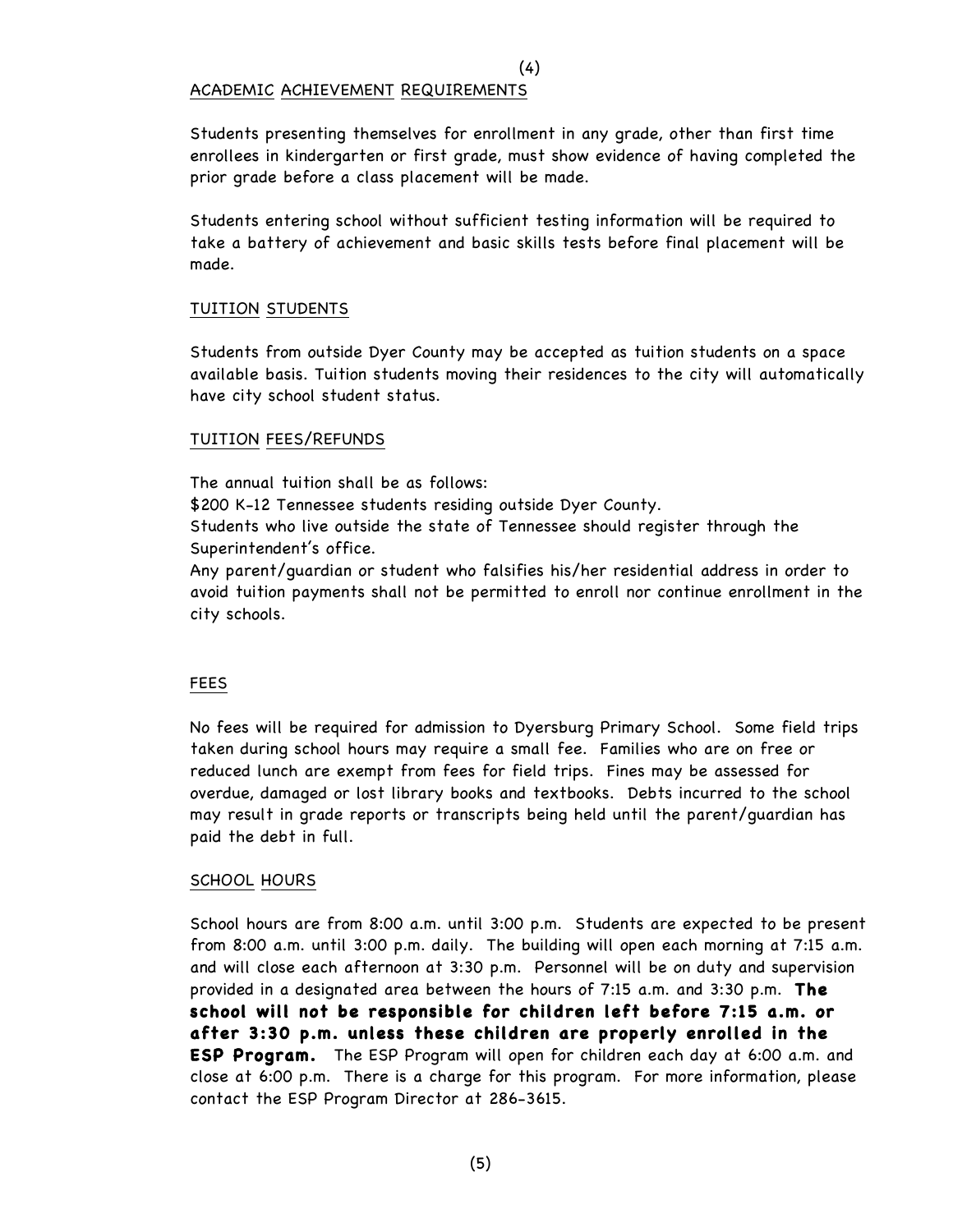#### ARRIVAL

Students should arrive soon enough each day to be on time for the beginning of school. The first bell of the day will ring at 7:50 signaling the time for all students to report to their classroom. Classes will begin at 8:00. **If a student arrives late, the parent must sign the student in at the office.**

#### DEPARTURE

An official photo I.D. will be required to check out, visit a classroom, or have lunch with a student. Thank you for your cooperation as we maintain the safety of all students of Dyersburg City Schools.

#### No student may be checked out after 2:30 p.m.

Bells will ring for dismissal of students on the following schedule:

| Kindergarten, 1st & 2nd        |      |
|--------------------------------|------|
| Grade Early Bus Riders         | 2:50 |
| Kindergarten Car Riders        | 2:50 |
| All Other Car Riders, Walkers, |      |
| $1st$ & $2nd$ ESP              | 3:00 |
| Late Bus Riders Report to Gym  | 3:10 |

The preferred method of departure is for a student to wait inside the building until the attendant has read the car sign and calls in for the student. At that time, the student will exit the building and go to their car. Anyone picking up a child without a car sign will need to park and go into the main office and sign the child out. Parents should not enter the building at the end of the day to pick up their children until after the 3:00 bell. Parents who arrive after 3:15 should park in the parking lot and check out their students in the office.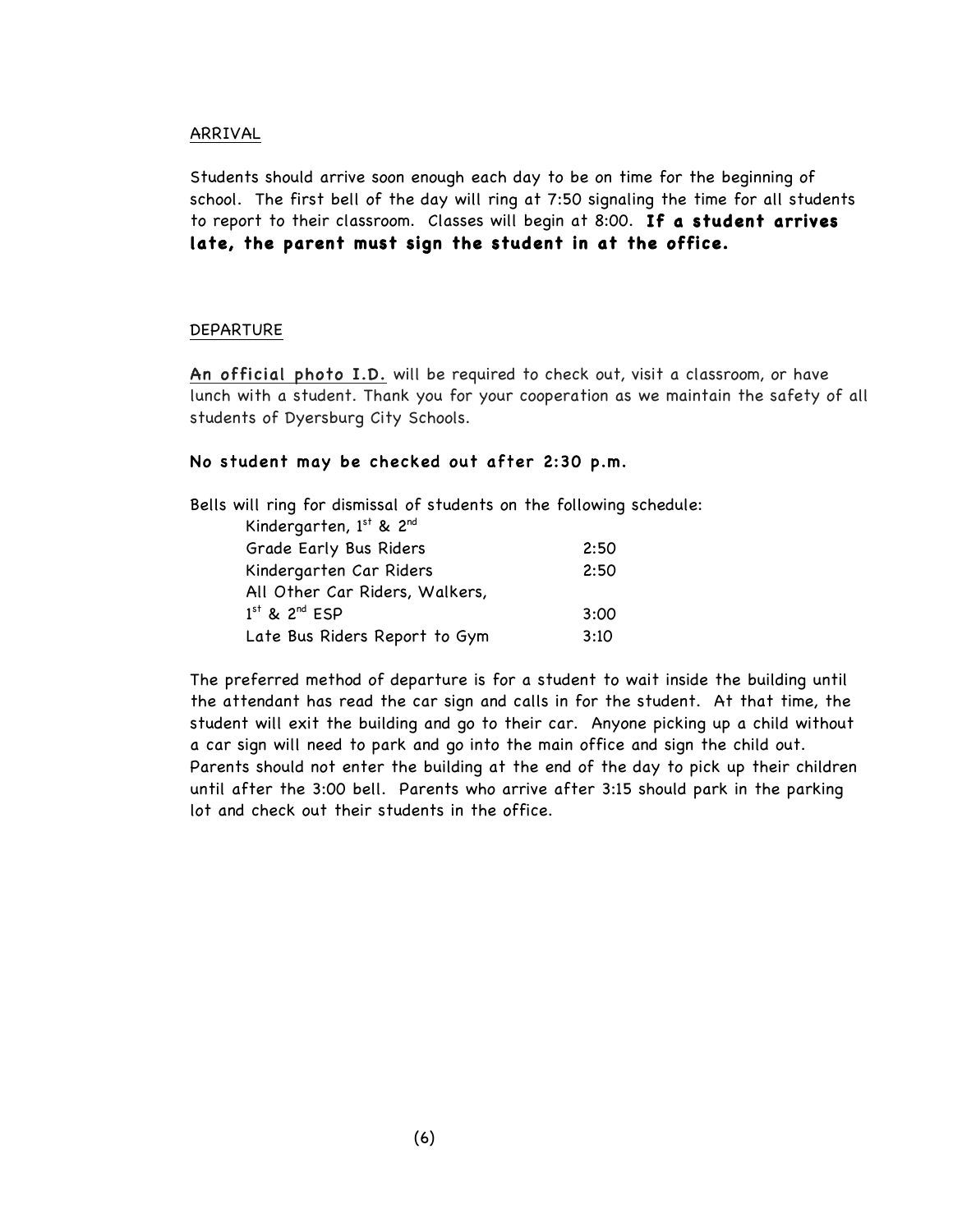#### BUS STUDENTS

Busing will be provided for all Dyersburg Primary School students who live within the city limits. Students who ride buses are required to observe all school rules of behavior, bus rules and established safety precautions. The students are under the supervision and control of the bus driver while on the bus and all reasonable directions should be followed. Continuous audio and video monitoring may occur. The bus driver, supervisor, or school principal may assign seating. Students that misbehave are subject to the standard discipline procedures. A student may be denied the privilege of riding the bus by the principal if the behavior is such as to cause a serious disruption on the bus or if the actions endanger the safety or well being of other students. A complete list of bus conduct is on the Dyersburg City Schools website at http://www.dyersburgcityschools.org Parents are responsible for their child's care, custody, supervision, and control until the child boards the bus and on return, when the child leaves the bus. Bus students must ride to the same address each day. Any changes must be with written permission of the school principal/designee.

Maps of bus routes are in the school office and office personnel can answer certain questions. Further concerns about bus schedules should be referred to the Dyer County Bus Shop at 731-285-5852.

#### TRANSPORTATION SAFETY CONCERNS

To report unsafe driving of a Dyer County School Bus, please contact Allen Cook, Director of Transportation, at 731-285-5852 or acook@dyercs.net. Please have the following information for the report: bus number, location of the incident, time of the incident, name and contact number of the person making the report.

#### LEAVING CAMPUS

Students must be signed out through the principal's office when leaving school early. Parental permission is required before students will be allowed to leave the campus.

#### IMMINENT RISK POLICY

Children will not be released to anyone whose behavior, as deemed by a reasonable person, may place the child(ren) in imminent risk. If a person's behavior is deemed possibly dangerous for child(ren), a responsible school staff person will ask the person to come into the school office for clearing by a school administrator. In an incident where a child is involved, a responsible person will call the local law enforcement agency, local judge, having juvenile jurisdiction, and/or Department of Children's Services immediately, prior to the release of the child(ren).

#### SECURITY CAMERAS

The primary use of security cameras is to accomplish two important goals in the Dyersburg City School System:

- To enhance the safety of students and staff;
- To protect school property against theft or vandalism;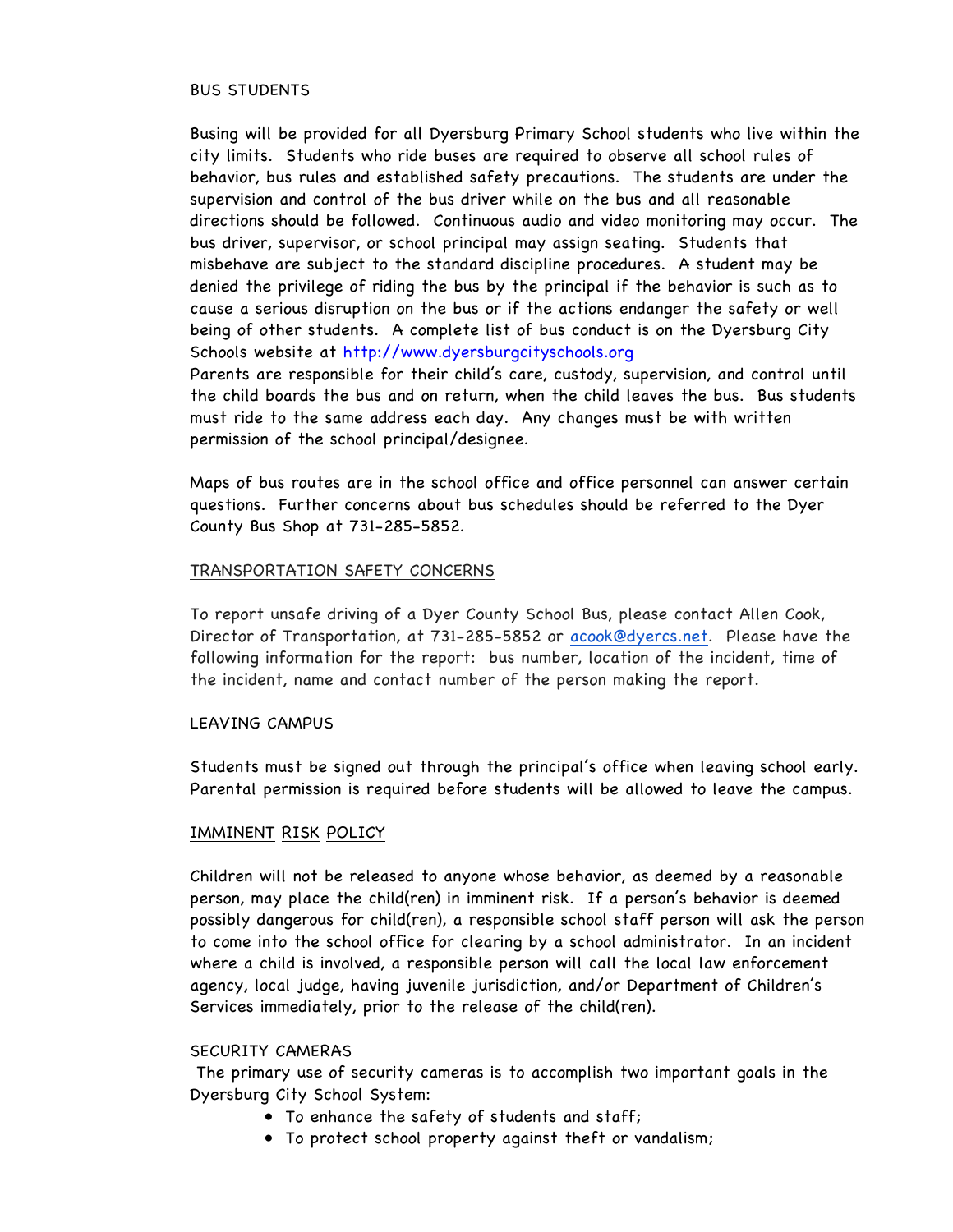# (7) STUDENT DRESS CODE

#### Shirts:

- are not required to be solid colored
- must have a collar and sleeves that cover the shoulder
- have no printing other than a small designer or school logo that can be covered with a business card
- males must have shirt tucked in at all times
- females can wear shirttails out, but they must extend to at least mid-pocket on the pants but not below the bottom of the pocket. There should be no gaps between shirt and pants when sitting.

#### Pants:

khaki, black, navy or brown pants are permitted. No graphics or designs other than

manufacturer tags; no other print or emblems. No holes or tears. Blue or black denim jeans are acceptable

• shorts (same colors noted above) and must be close to the top of the knee when standing

- capris (same colors noted above) are acceptable
- if males wear pants that have belt loops a belt must be worn

#### Skirts:

- solid color: khaki, black, navy or brown
- hemline must be near or at the top of the knee when standing

#### Dresses:

- hemline must be near or at the top of the knee when standing
- are not required to be solid color
- the top of a dress must have sleeves that cover the shoulder
- must not be skin-tight

#### General:

- Jackets and headwear worn in cold weather must be removed upon arrival.
- Students will wear shoes. No flip-flops, house shoes or shoe skates.

• other items determined by the school administration to be distracting to educational environment are prohibited

#### Compliance/Dress Code Consequences:

- First Violation verbal reprimand/contact parents
- Second Violation parent conference to bring appropriate clothing to school
- Third Violation detention/parent contact

**Masks -** Mask are not required, but if any student would like to wear one, then they need to be worn appropriately. Masks are items of personal protective equipment that covers the nose and mouth. This could be a cloth or surgical mask. They cannot contain any words.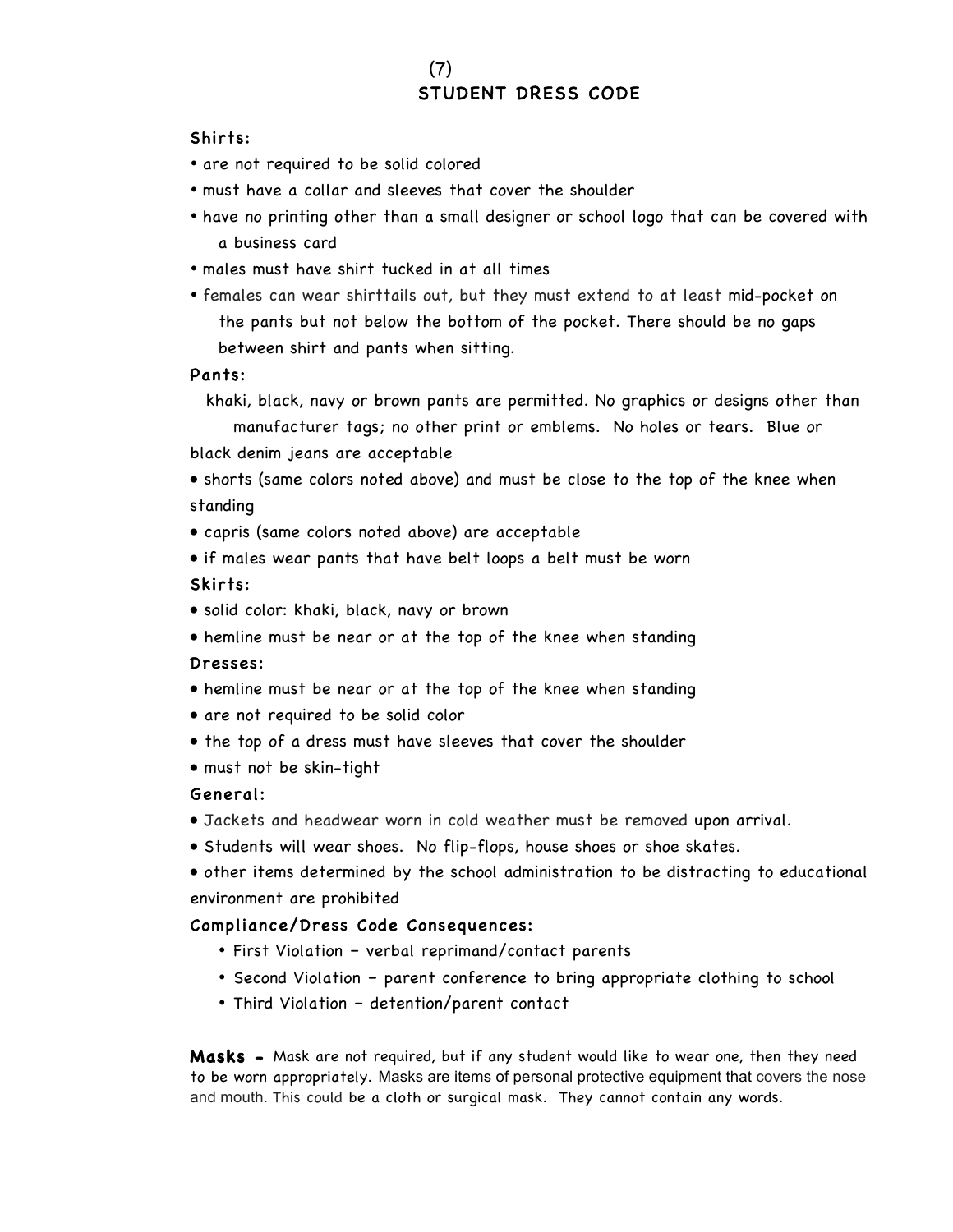#### PARENT VISITATION POLICY

Parents are always welcome to visit their child's classroom; however, we would ask that the following guidelines be followed:

- Parents please call in advance to make arrangements with the teacher to visit your child's classroom.
- Visitations will be limited to 20 minutes by one parent no more than one time per nine-week grading period.
- If you have questions regarding these procedures please contact the school's principal.

These visitation procedures are put in place to minimize disruption to the instructional program for all of the children in the classroom. We welcome your visits and are looking forward to seeing you!

#### PARENT/TEACHER CONFERENCES

Parent-teacher conferences are a part of the regular program and are scheduled during each semester. Parent-teacher conferences may be held at any time during the year on a pre-arranged basis. Please call the school office (286-3615) to schedule an appointment.

A copy of the family and community involvement plan is available. Please contact the school office.

#### SCHOOL CLOSINGS

When schools must be closed due to inclement weather, the Superintendent will notify the news media as soon as possible. The local media will be used. Please listen to the Dyersburg radio stations, Cable One or social media (i.e. Facebook, Twitter, for this information.

Should conditions require that students be dismissed early during the day, parents may be assured that sufficient supervision will be provided for those students who remain until the end of the day.

#### GRADING/REPORTING

Student progress reports shall be provided the first four and a half week period of every nine weeks. Report cards will be issued after the ninth week of every nineweek period.

| Grading Scale | 1 - Not Meeting TN State Standards    |
|---------------|---------------------------------------|
|               | 2 - Working Toward TN State Standards |
|               | 3 - Meeting TN State Standards        |

4 – Exceeding TN State Standards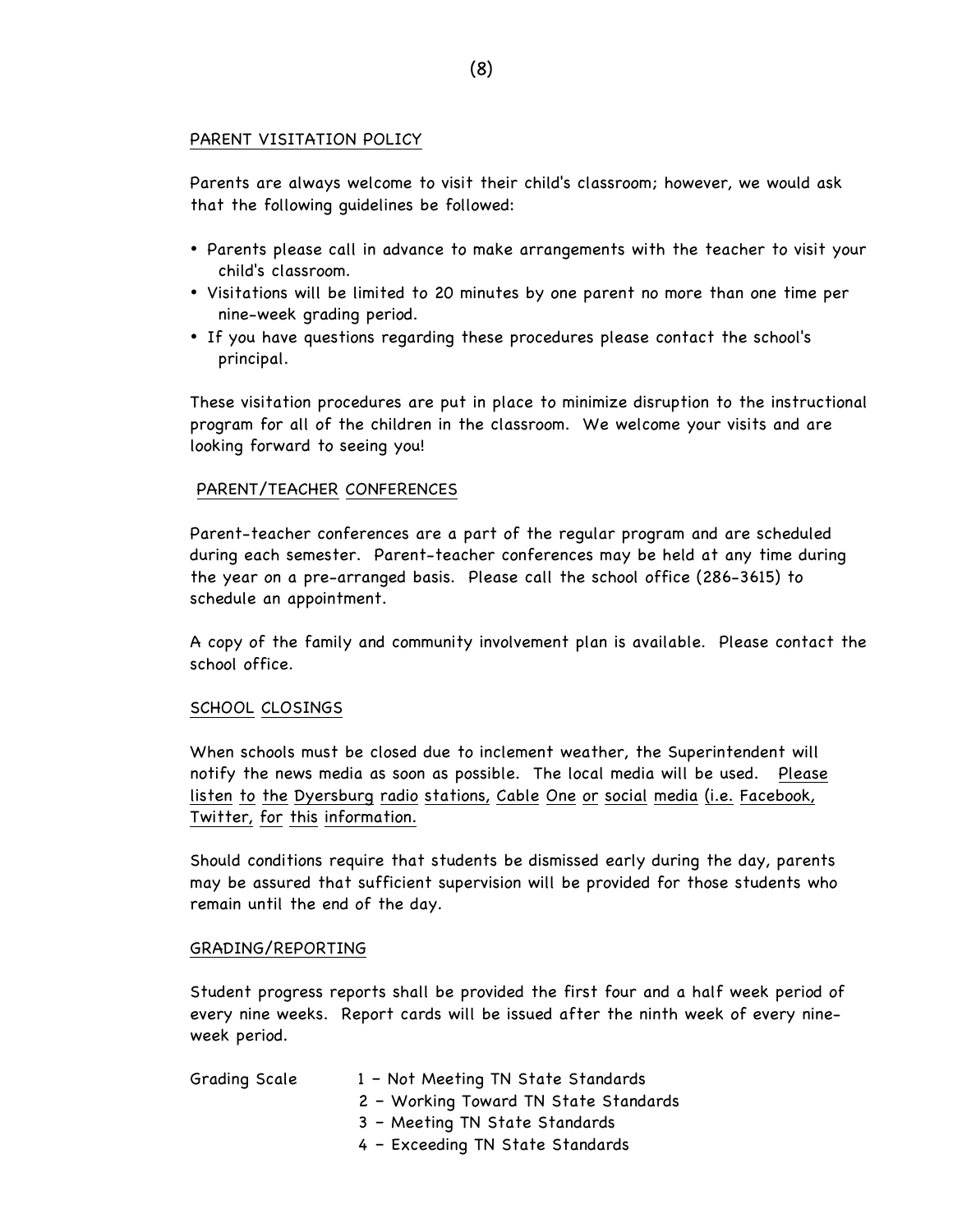#### HOMEWORK POLICY

Homework helps develop responsibility, self-discipline and lifelong learning habits. It is the intention of the DPS faculty to assign relevant, challenging, and meaningful homework that reinforces classroom instruction. Homework should not exceed the following amount:

Kindergarten – 10 minutes 1 st Grade – 10 minutes  $2^{nd}$  Grade – 15 minutes The focus for homework for our students is reading.

#### AWARDS PROGRAM

Awards programs (K-2) honoring student achievement and celebrating student successes will be held following each reporting period. Invitations will be sent to parents (guardians) of students who are receiving awards. These awards are sponsored by DPS Partners in Education.

#### PROMOTION-RETENTION POLICY

#### EARLY IDENTIFICATION, PARENTAL SUPPORT, S-TEAM REFERRAL

By the beginning of the fourth nine weeks, parents shall be informed by a letter of notification of possible non-promotion and a scheduled conference with the student's teacher may be requested.

#### TEACHER RECOMMENDATION, EVALUATION, AND JUDGEMENT

Teacher recommendation and judgment must be given consideration in determining promotion/retention.

#### MASTERY OF ESSENTIAL COMPETENCIES

Students shall have mastered essential skills sufficiently to ensure a likelihood of success at the next grade level.

#### ATTENDANCE

It is relevant to consider excessive absenteeism in making promotion/retention decisions.

#### **CONDUCT**

Retention should not be used as a disciplinary measure.

#### PREVIOUS RETENTION

Students in kindergarten through the eighth grade shall not be retained more than once in the same grade. No child shall be retained more than one time at each of the following levels: Primary, Intermediate, or Middle.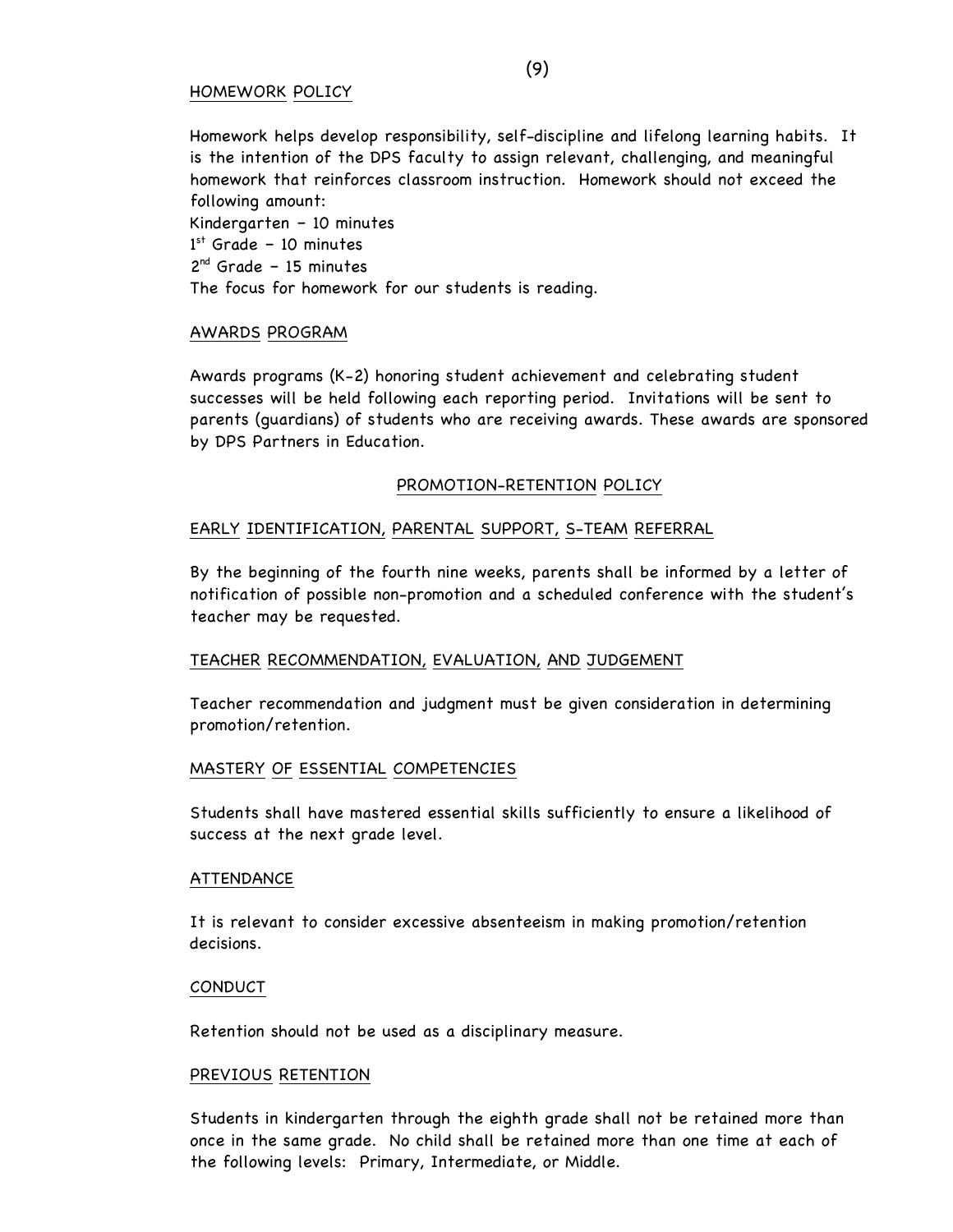#### (10)

#### SPECIAL PROCEDURES FOR SPECIAL STUDENTS

Retention should not be a substitute for special education services. Certified handicapped students should be given special considerations. The Multidisciplinary Team (M-Team) must be involved in the promotion/retention decision.

#### SOCIAL PROMOTION

A student may be socially promoted in the following circumstances:

- 1) Retention is ineffective as an academic intervention.
- 2) The retained student would be stigmatized because he/she is older, larger, and more socially mature than other children in the classroom.

Special promotion shall be noted on the cumulative record and the report card.

#### APPEALS

The law clearly authorizes the local board through its officers and employees to assign children, not only to schools, but also to grades, classes, or courses of study within the school. (T.C.A. 49-6-3192 et seq)

In the event parents are in disagreement with promotion/retention they may appeal the decision to the building principal, the instructional supervisor, the superintendent, and ultimately to the board.

#### SPECIAL PROGRAMS

Schools have special programs to meet special needs of the school population. Some of these programs are as follows:

Reading Recovery H.O.S.T.S. Readiness Program Remedial Reading and Math Special Education Programs Speech Therapy Special Skills: Physical Education/Art/Music/STEM-Computer Lab/Spanish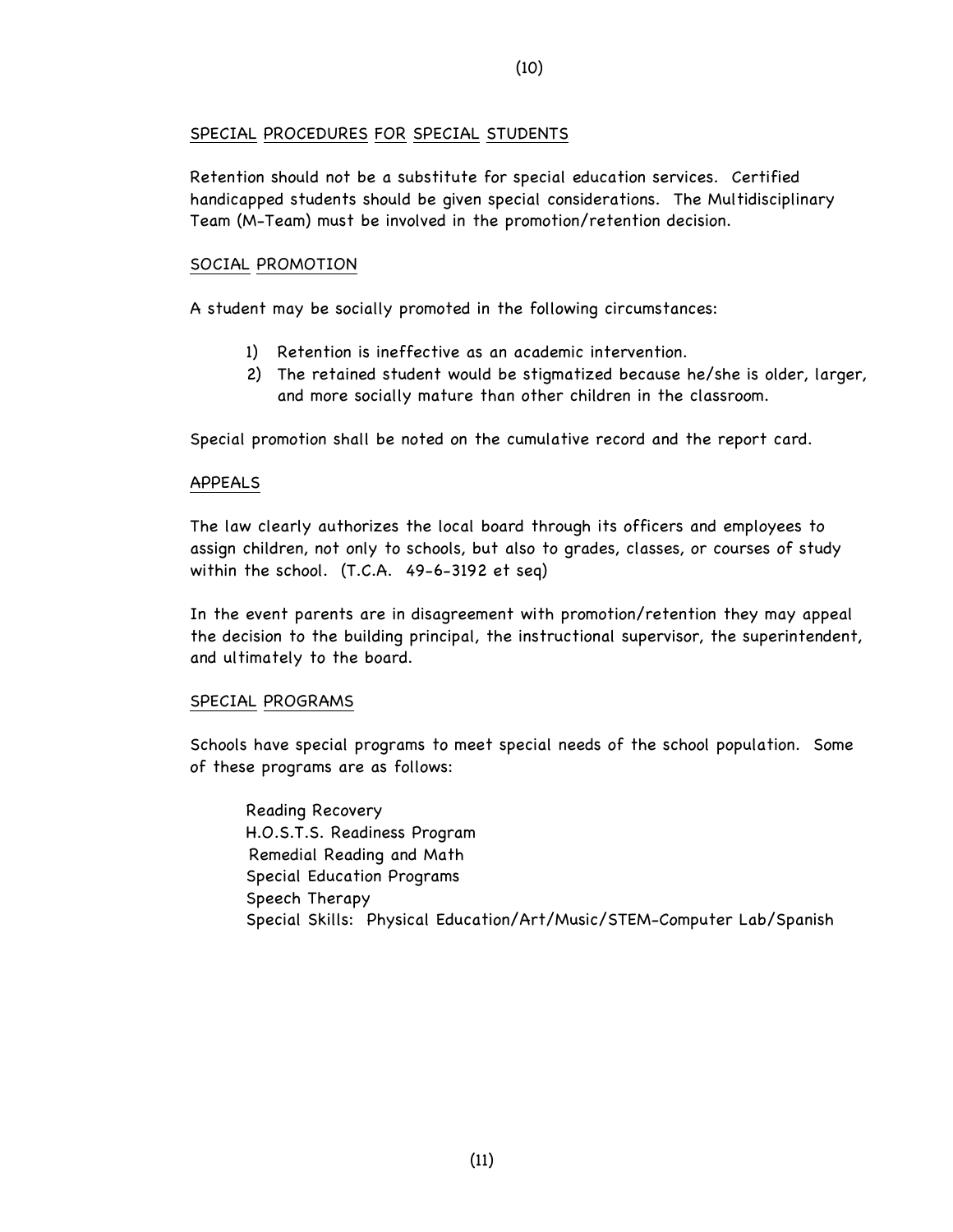#### PARENT TEACHER ORGANIZATION

Parents are encouraged to join the Parent Teacher Organization (PTO), attend the meetings at the school, and participate in the activities that involve the PTO. Notices will be sent home with the students prior to PTO events. Some special events will be listed in the local newspaper.

#### FIRE, WEATHER, AND EARTHQUAKE DRILLS

Periodic fire, severe weather and earthquake drills will be held throughout the year. During such drills, teachers will supervise the movement of students to a safe location. Students are expected to follow all directions during these drills.

#### TOYS AND ELECTRONIC GAMES

Toys, cards, electronic games, and CD players have no place at school. If brought, they will be taken up and kept in the office until the parent/guardian picks them up.

#### PARTIES

Parties are permitted on three occasions throughout the year. The scheduling and procedures for parties will be established at each particular grade level by the teachers on that grade level.

No gifts (such as balloons, flowers, etc.) from parents to their children will be distributed at school.

Invitations to private parties are prohibited unless all children in the classroom receive an invitation.

#### PERSONAL COMMUNICATION DEVICES

Personal communication devices may only be used with the permission of the teacher. A "personal communication device" is a device that emits an audible signal, vibrates, displays a message, or otherwise summons or delivers a communication to the possessor.

1) First offense: Students will have their device confiscated and will be returned only to the parent/guardian of the student.

2) Second offense: Device will be confiscated for the remainder of the nine week period.

Cell phones may be returned to a parent after payment of a \$20 fine. Fines are doubled with subsequent misuses.

#### PUBLICATIONS

Dyersburg Primary School will produce a school yearbook, monthly menus, and calendars for the families of our students. Communication will be sent home in a weekly Tuesday Folder. There is a charge for each school yearbook.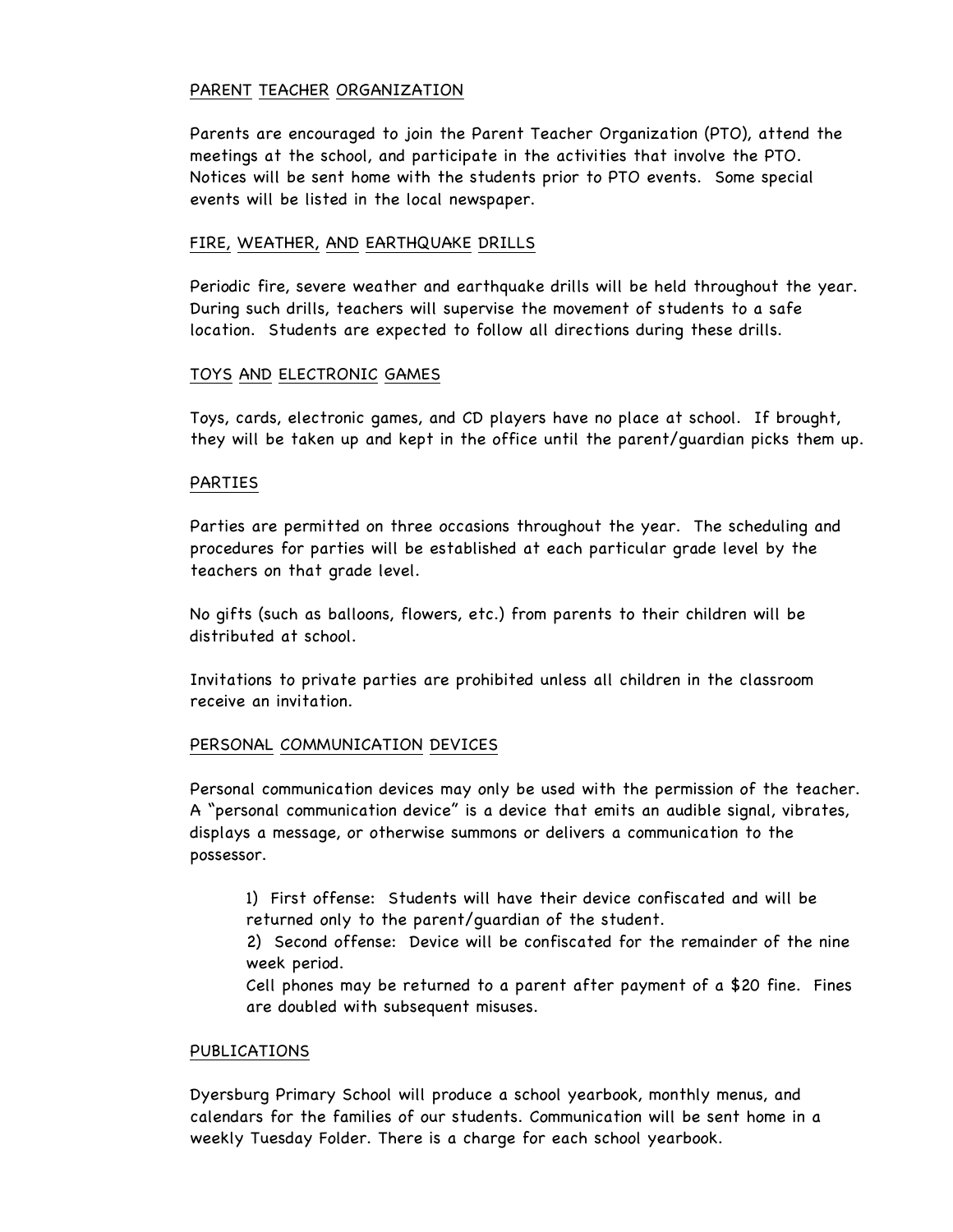#### SCHOOL PICTURES

School pictures are taken during the Fall and Spring of each year. Parents and students will be notified in advance of the date the pictures are to be taken. Purchase of all school pictures is optional.

#### STUDENT HEALTH

#### ACCIDENTS/FIRST AID

School personnel are authorized to administer first aid only for minor injuries occurring in school or on the school campus. Parents are encouraged to provide the school accurate telephone and address information as well as the name of the child's doctor. It is vital that each child's registration card be filled out properly during registration. **The office should be notified of any changes of address or telephone numbers during the school year.** Students can only be released to the persons listed on the registration card.

#### CONTAGIOUS DISEASE

Students must be free from all communicable or parasitic diseases in order to attend school. The principal may require a certificate of health from a physician or the Dyer County Health Department as verification of the health of a student.

#### DISPENSING OF MEDICINE

Students who come to school with prescription medicine will be required to present a form that has been completed by the health care provider and signed by the parent/guardian prior to any medication being given. Medications will only be stored and given in the school nurse's office. Forms will be available at the school office. Changes in medications will require completion of a new form.

#### SCHOOL NURSE

The school nurse will be available on a regular basis. The nurse's schedule will be determined at the beginning of the year.

#### SCHOOL HEALTH SCREENINGS

Throughout the school year health screenings (height, weight, blood pressure, vision, hearing,) will be provided to students in designated grades. Trained school personnel will provide these screenings with strict adherence to the confidentiality of each student.

Each parent will be notified in writing of the results of these screenings. A form listing the results will advise you if you need to take your child to their healthcare provider. (This form is often called a "referral".) If you have questions or need help making an appointment, contact the School Nurse at your child's school.

If you do not want your child to participate in these health screenings, you will need to contact the school office.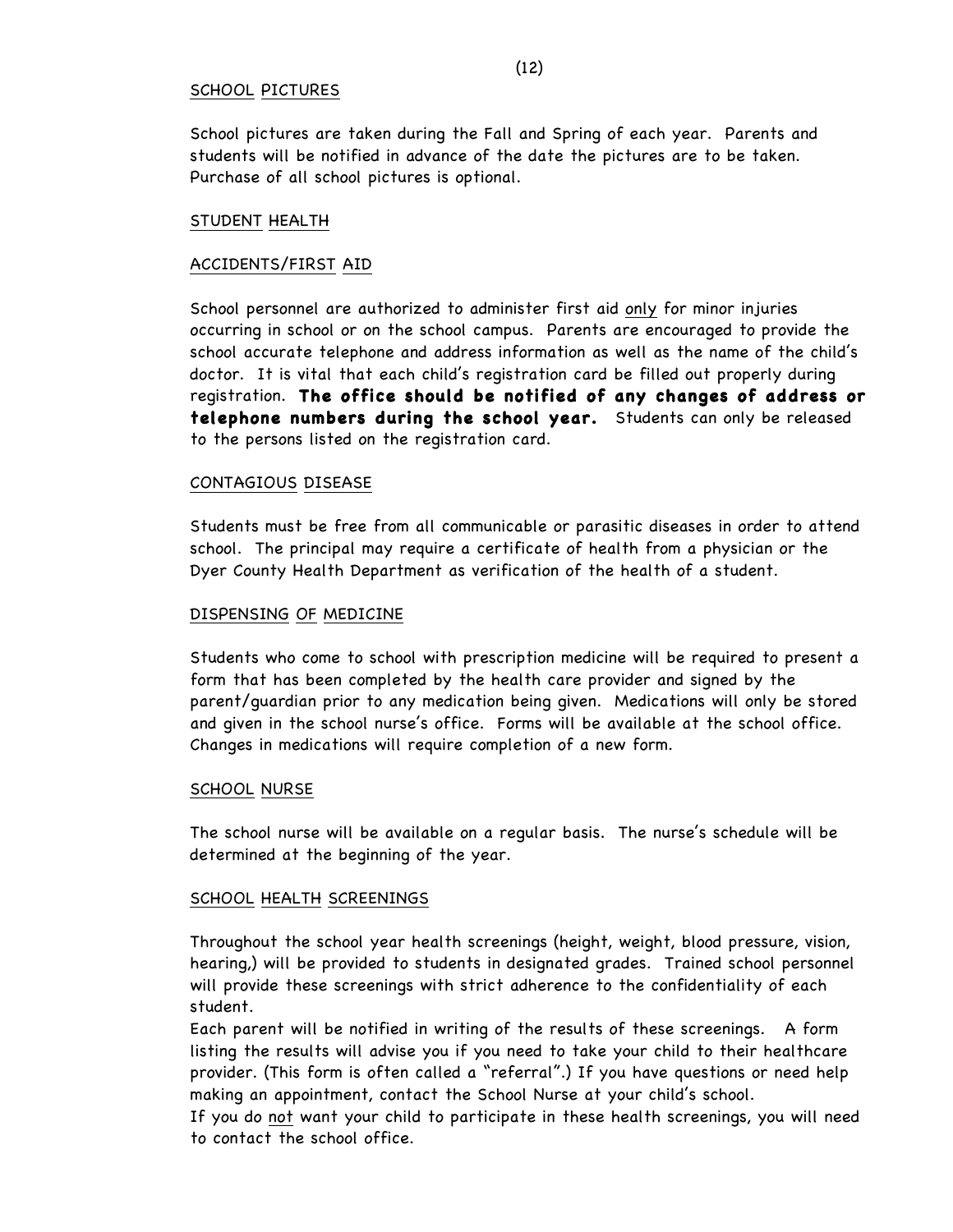#### ALLERGIES

There are students attending DPS who are seriously allergic to nuts, peanuts, and fish. Therefore, nuts, peanuts, fish and shellfish will not be allowed in school this year. We remind families that prepare lunch or snacks for children that they must not contain nuts, peanuts, fish or shellfish in any of the ingredients. We will monitor this and report concerns to you by a letter from the principal.

Dyersburg Primary School will follow the Emergency Allergy Response Plan adopted by the Dyersburg City School Board. (See Policy 6.412)." The Emergency Allergy Response Plan Policy/Procedure Notebook has been reviewed/updated and is on file in the Coordinated School Health office.

#### HOMEBOUND PROGRAM

Students expected to miss school for ten or more consecutive school days because of an accident or illness will qualify for homebound instruction upon verification by a physician.

Homebound services should be requested as soon as possible. Request forms are available at the Central Office, 286-3600.

#### PHYSICAL/SEXUAL CHILD ABUSE & NEGLECT

School personnel are required by law to be alert of any evidence of child abuse or neglect and to report such information to the proper authorities.

#### REPORTING ABUSE

Any person having knowledge of or called upon to render aid to any child who is suffering from or has sustained any wound, injury, disability, or physical or mental condition which is of such a nature as to reasonably indicate that it has been caused by brutality, abuse, or neglect or which on the basis of available information reasonably appears to have been caused by brutality, abuse, or neglect shall report such harm immediately by phone or otherwise.

The report shall be made to the Department of Children's Services or the office of the chief law enforcement official. (TCA 37-1-403-411).

The report shall include the child's name, parent's name and address, the nature and extent of the abuse or neglect, and any evidence to the cause or other information that may relate to the cause or extent of the abuse or neglect.

#### IMMUNITY & CONFIDENTIALITY

The person reporting shall be immune from liability and his/her identity shall remain confidential except when the juvenile court determines otherwise.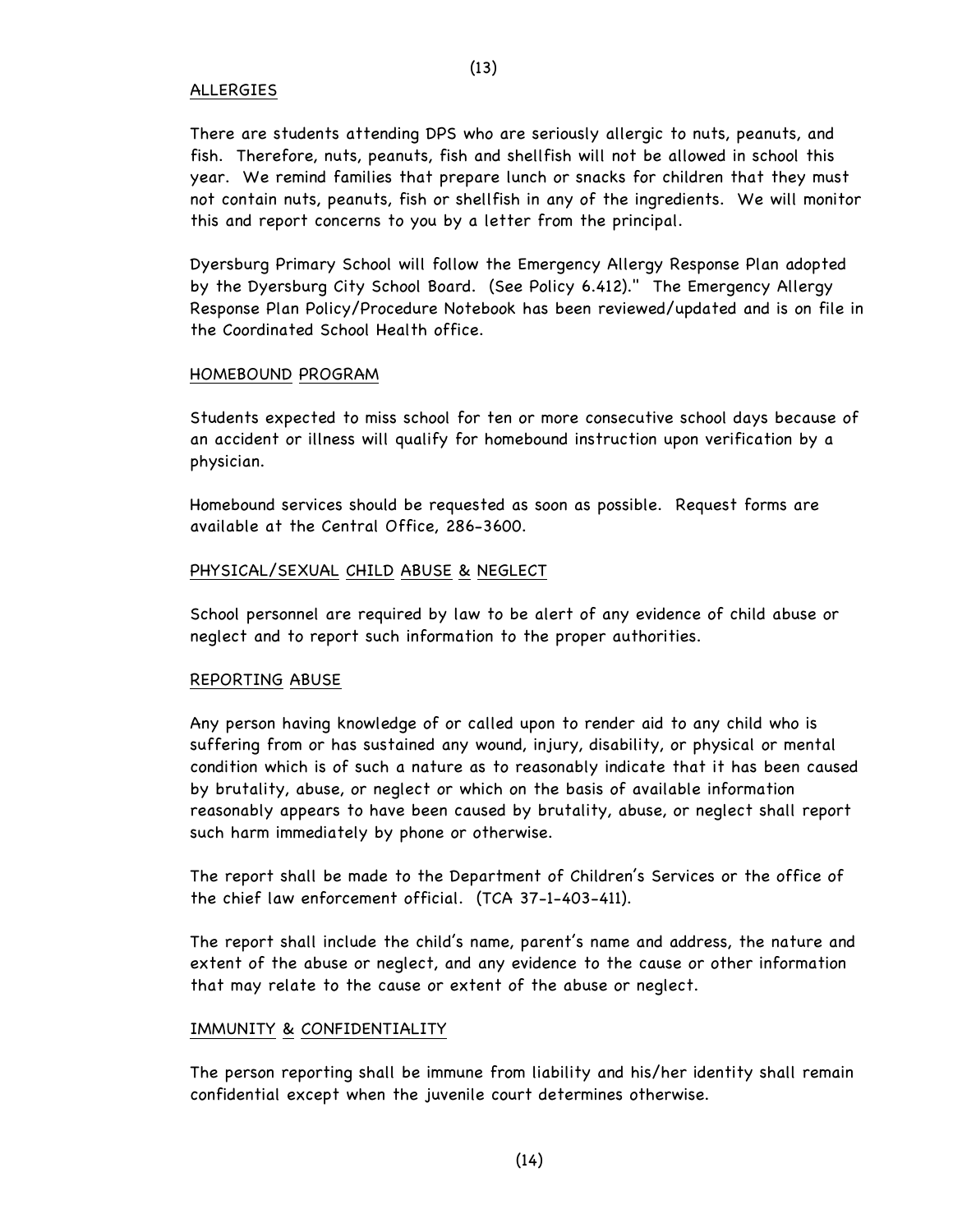#### SCHOOL NUTRITION PROGRAM

Dyersburg Primary School students will receive a FREE breakfast and lunch meal for the 2021-2022 school year. However, we will still be collecting free and reduced price meal forms. It is very important that you still complete the form as it may qualify you for other programs (ex. PEBT benefits). To approve your family application correctly, it is important to list ALL household members and accurate income information on the application. Applications are available in the school office, the cafeteria, Dyersburg City Schools Central Office, 509 Lake Road and online at www.lunchapplication.com.

We encourage parents to send money on a weekly or monthly basis if you would like for your child to be allowed to buy extra items. We also offer a secure online payment system, www.k12paymentcenter.com. We strongly encourage you to utilize this system for student meal payments.

A la carte purchases such as ice cream and extra juice/milk and fruit are only allowed when students have money in their lunch account.

Commercially prepared food is NOT permitted in the cafeteria. Carbonated drinks are not permitted in the cafeteria. Students may only bring food items to the cafeteria as part of a packed lunch.

Menus are prepared in advance. We will attempt to send a monthly menu home with each student. Menus will be posted on the Dyersburg Primary School website.

#### ATTENDANCE POLICY

Tennessee law requires that each child between the ages of six and seventeen must attend school.

Any student who is absent from school must provide upon his/her return to school a written excuse signed by the parent/guardian. The principal may require a statement from a physician after an excessive number of absences. The principal shall have the authority to refer any student with five (5) or more unexcused absences to the Attendance Supervisor.

Students participating in school sponsored activities shall not be counted as absent, however, it is the student's responsibility to contact the teacher in order to make up any work missed.

#### TARDIES

Students who arrive at school after 8:00 a.m. are considered tardy. THE PARENT MUST ACCOMPANY AND SIGN-IN ANY TARDY STUDENT IN THE OFFICE.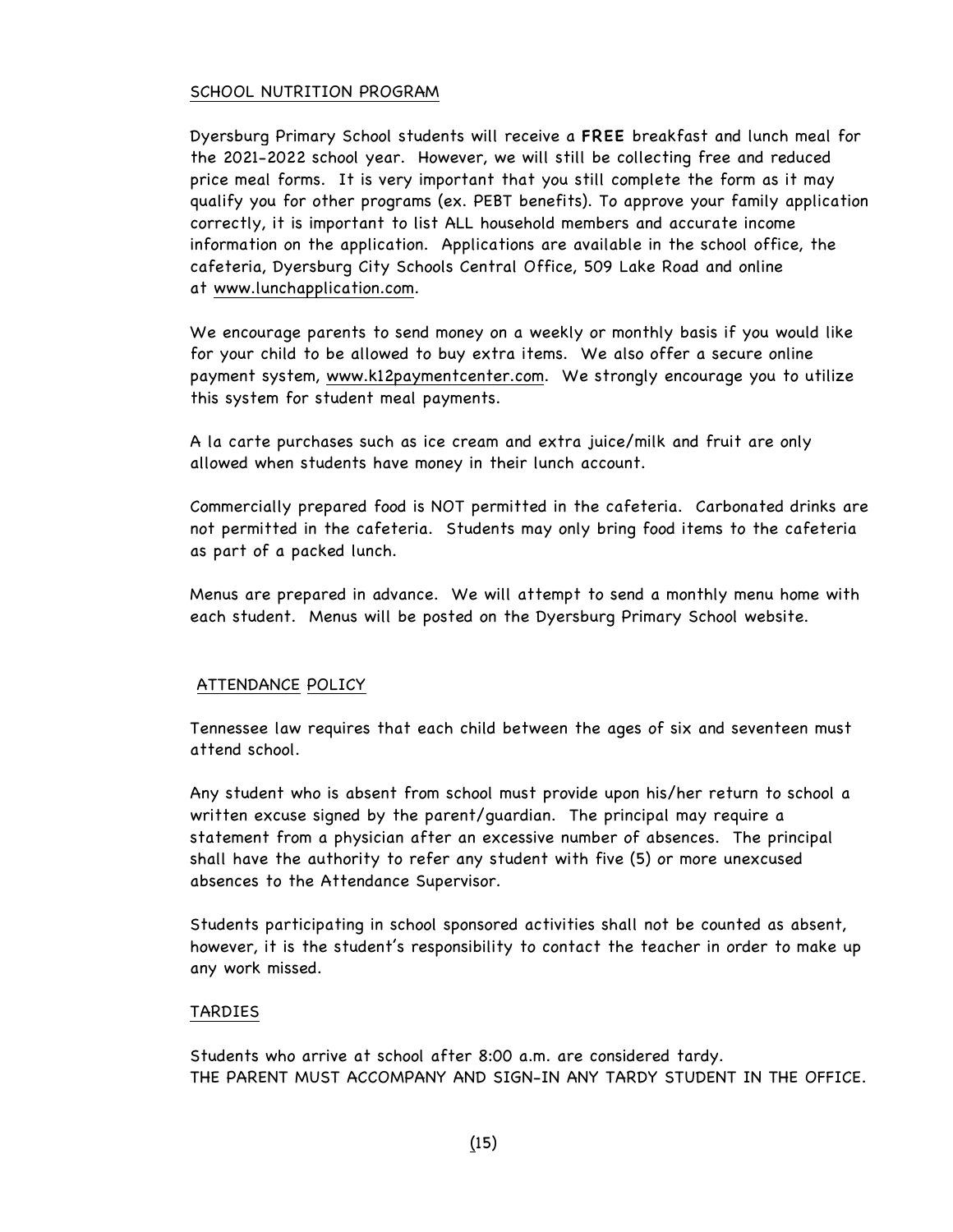#### **TRUANCY**

Students whose truancy occurs five days with inadequate excuse shall be referred to the Attendance Supervisor.

#### EXCUSED ABSENCES

The principal or her designee has the authority to excuse students when absent under the following conditions:

- 1) Illness of student
- 2) Doctor or dental appointment
- 3) Death or serious illness/injury in the student's immediate family
- 4) Emergencies requiring the student's presence at home
- 5) Special recognized religious holidays regularly observed by persons of their faith
- 6) Legal court summons, not as a result of the student's misconduct
- 7) Others at the discretion of the principal

#### EXPLAINED ABSENCES

Absences for good and valid reasons not cited above may be classified as EXPLAINED ABSENCES by the principal or her designee. Except in cases of extenuating circumstances, prior approval should be granted for such absences.

#### UNEXCUSED ABSENCES

Absences resulting from truancy, out of school suspensions, or other reasons not cited above shall be classified as UNEXCUSED ABSENCES.

#### EXCESSIVELY ABSENT

Dyersburg City Schools defines a student who misses 15 days of the school calendar as Excessively Absent. Absences counted as being excessively absent include the following types of absences: excused, unexcused, out-of-school suspension and expulsion. All student's absences count toward being Excessively Absent, whether they are excused or unexcused. In-school suspension and school sponsored field trips are not considered being absent from school.

A child that becomes classified as Excessively Absent shall be required to have a doctor's excuse/note to receive an excused absence. The Excessively Absent classification and subsequent excuse procedure shall continue for the remainder of the current year and the next school year. However, parents/guardian shall send notes when students are absent for documentation purposes.

Students shall be removed from the Excessively Absent list the following year they miss fewer than 15 days.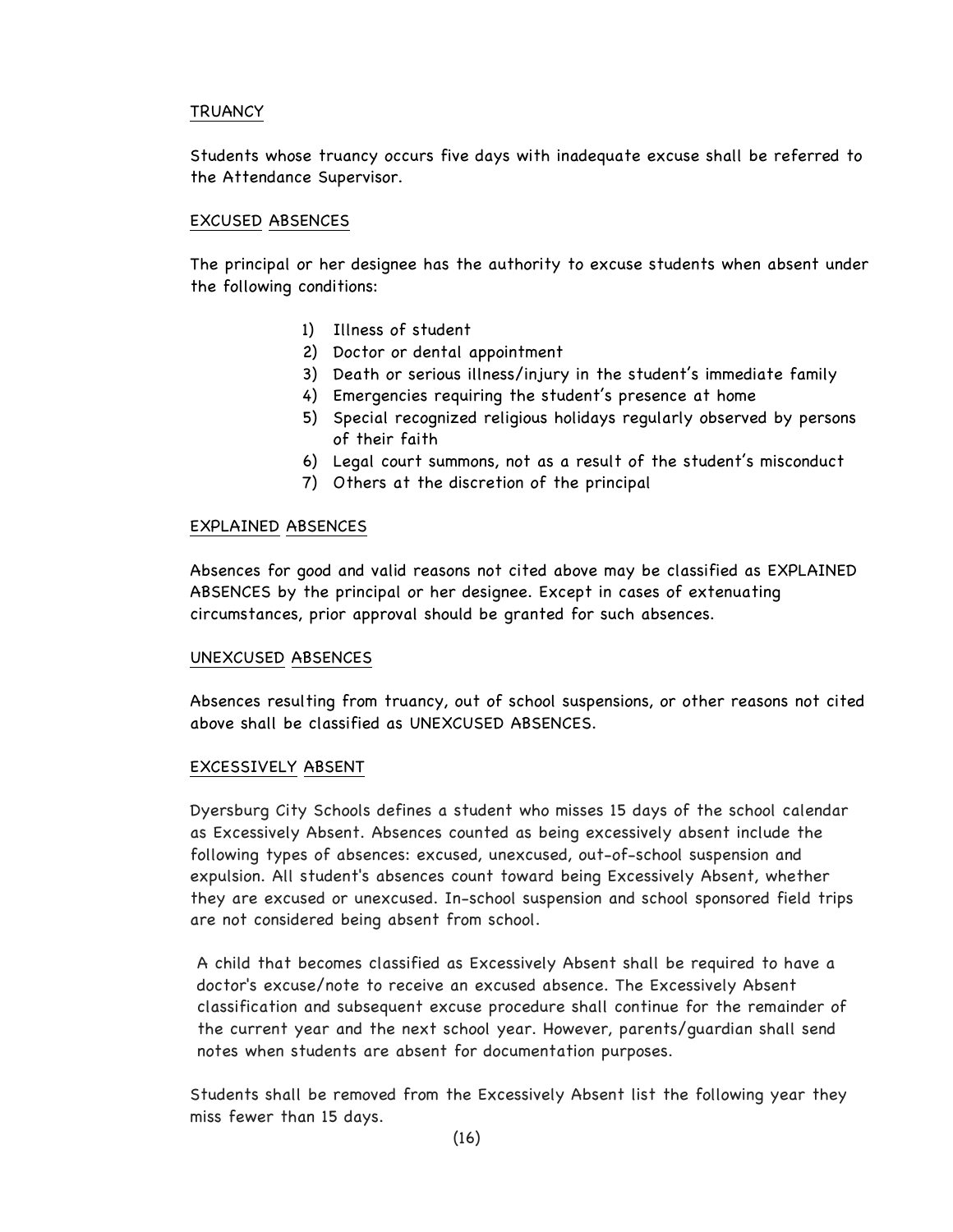#### Excessively Absent (contd)

If a student transfers into Dyersburg City Schools, then a student's attendance record from the transferring school(s) or placement(s) will count toward being Excessively Absent for the current school year.

A parent may appeal the decision of their child being considered Excessively Absent due to extenuating circumstances, which may include, but is not limited to, extended hospitalization or military deployment of a parent. A written letter of appeal stating the reasons for absences shall be sent to the principal of the child's school. The principal shall evaluate the child's attendance record, render a decision, and respond in writing to the parent within 10 school days of the appeal. If the principal grants the appeal, then the child will be removed from the Excessively Absent list.

Individual schools may impose other penalties for students that are classified as Chronically Absent.

#### MAKEUP WORK

- 1. Students with excused absences shall have the opportunity to make up missed work; however, it is the student's responsibility for contacting and arranging for makeup work in each class or subject matter.
- 2. Students with explained absences shall have the opportunity to make up missed work; however, it is the student's responsibility for contacting and arranging for makeup work in each class or subject matter.
- 3. The teacher will not be required to give assistance to students with unexcused absences.
- 4. Credit or grades may or may not be allowed during the period of unexcused absence.
- 5. When absences occur near the close of the school year, promotion will be withheld until the teacher and principal have made certain that all classwork and tests have been satisfactorily completed.

#### DISCIPLINE CODE

#### STUDENT RESPONSIBLITIES

Each student has the responsibility to know and adhere to reasonable rules and regulations established by the Dyersburg Board of Education, the school administrators and the classroom teachers.

Each student has the responsibility to respect the human dignity and worth of every other individual.

Each student has the responsibility to refrain from libel, slanderous remarks, and obscenity in verbal and written expression.

Each student has the responsibility to study diligently and maintain the best possible level of academic achievement.

Each student has the responsibility to be punctual and present in the regular school program.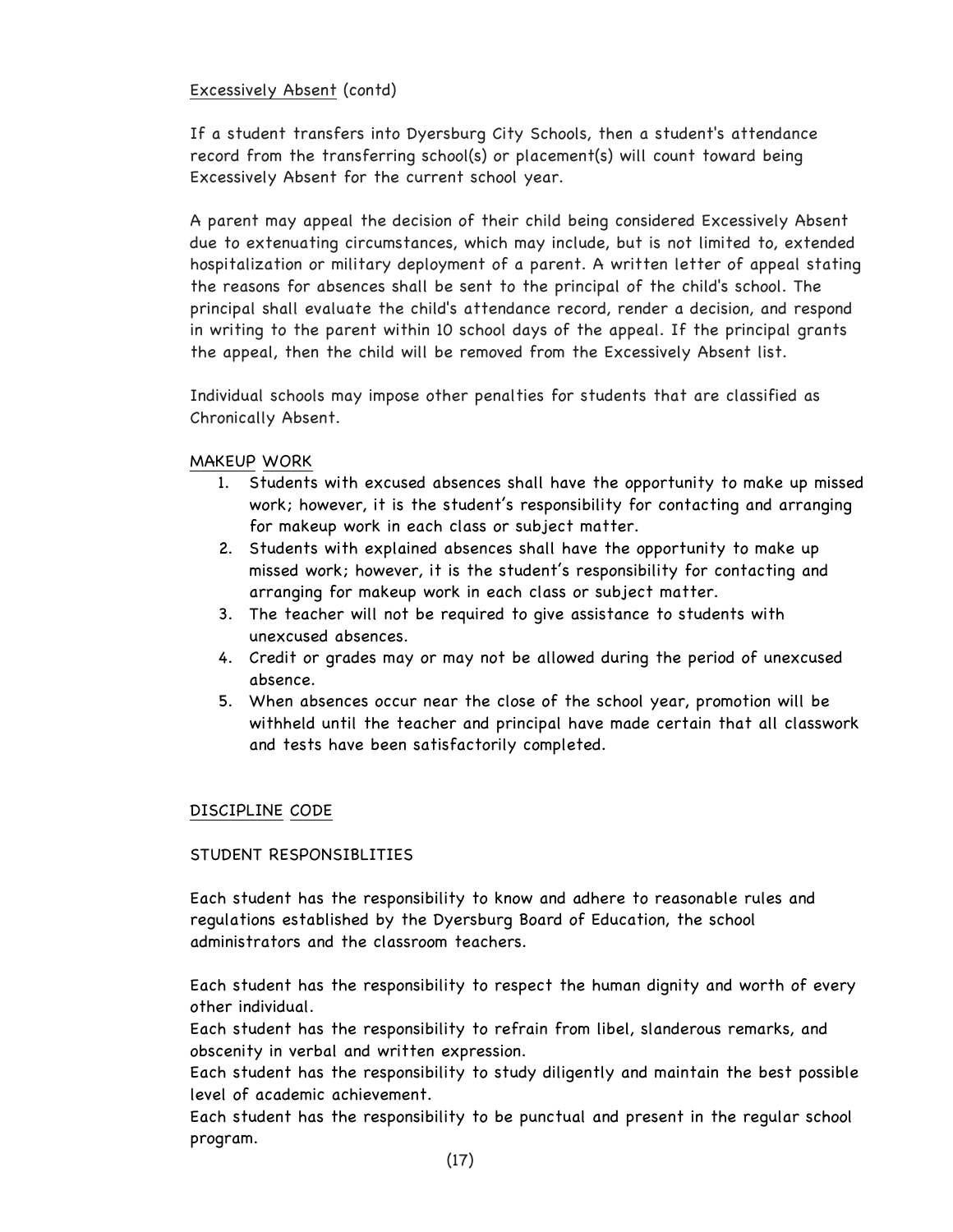Each student has the responsibility to dress and groom in a manner that meets reasonable standards of health, cleanliness, modesty, and safety. Each school shall enforce its own standards.

Each student has the responsibility to help maintain and improve the school environment, preserve school property and exercise the utmost care while using school facilities.

Each student has the responsibility to refrain from disobedience, misconduct, or behavior which would lead to any physical harm or that disrupts the educational process.

Each student has the responsibility to respect the reasonable exercise of authority by school administrators and teachers in maintaining discipline in school sponsored activities.

Each student has the responsibility to obey the law and rules so as not to be subjected to ill effects or endanger others by the possession or the use of alcohol, illegal drugs, and other unauthorized substances.

Each student has the responsibility to carry only those materials, which are acceptable under the law and accept the responsibility for the articles stored in one's locker.

#### GANG ACTIVITY

Any form of gang activity will not be tolerated at Dyersburg Primary School. This may result in suspension and/or referral to the Discipline Hearing Committee. Prohibited activities include but are not limited to the following:

1. Wearing and/or having in possession any type of clothing, apparel or accessory that denotes the students' membership in or affiliation with any gang while

on school property or at school sponsored/sanctioned activities.

- 2. Any activity that encourages or promotes participation in a gang or facilitates illegal acts of a gang.
- 3. Any gang related conduct that is disruptive to the educational process or endangers persons or property.

#### DUE PROCESS

Due process guarantees fair treatment of students by school officials. In case of suspension, parents will be notified in writing of the charge, the evidence, and the penalty. Students will be granted the opportunity to refute the charges and/or explain their version of the incident.

#### REMEDIATION PROCESS

The principal shall develop and implement a plan of remediation for students suspended more than five consecutive days, which shall be made available for review by the Superintendent upon request.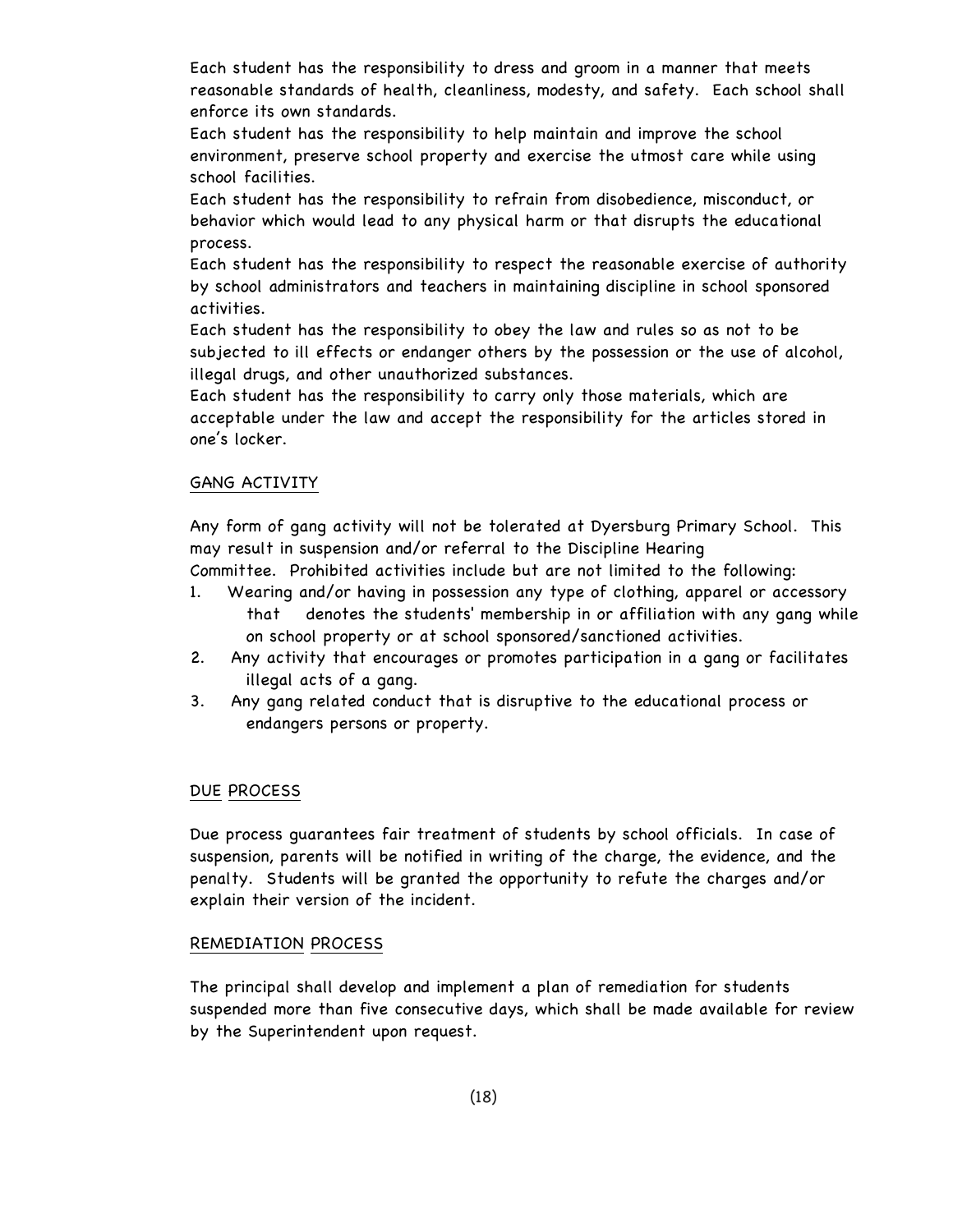#### TOBACCO USE POLICY

Students enrolled in Dyersburg City Schools shall not use, possess, distribute, sell, smoke or consume tobacco or tobacco products at any time, either while on school premises or on any school-provided vehicle, or while participating in any school sponsored activity regardless of location.

#### ZERO TOLERANCE BEHAVIOR

In order to ensure a safe and secure learning environment free of drugs, violence and dangerous weapons, any student who engages in the following behaviors will be subject to suspension for a period of not less than one (1) calendar year. The superintendent shall have the authority to modify this suspension requirement on a case-by-case basis. Zero tolerance acts are as follows:

- 1. Students who bring or unlawfully possess a drug or a dangerous weapon onto a school bus, onto school property or to any school event or activity.
- 2. Any student who, while on a school bus, on school property or while attending any school event or activity -
	- (a) unlawfully possesses a drug or dangerous weapon; or
	- (b) commits battery on a teacher, or other employee of the school.

Toys and any replicas of weapons are strictly prohibited in Dyersburg City Schools' buildings or on school grounds at any time, or in school vehicles and/or buses or off the school grounds at a school-sponsored activity, function or event. This list includes, but is not limited to, Bb/pellet guns, air-soft guns, knives, and tasers. Although, these items are not considered lethal weapons, the possession of these items place students and staff in danger. Possession of any of these items will result in appropriate disciplinary measures.

#### NETWORK PUBLISHING

Administrative rules and regulations regarding access to and utilization of the Internet and Intranet in the Dyersburg City School System have been approved by the Dyersburg Board of Education and are on file in the office of Dyersburg Primary School.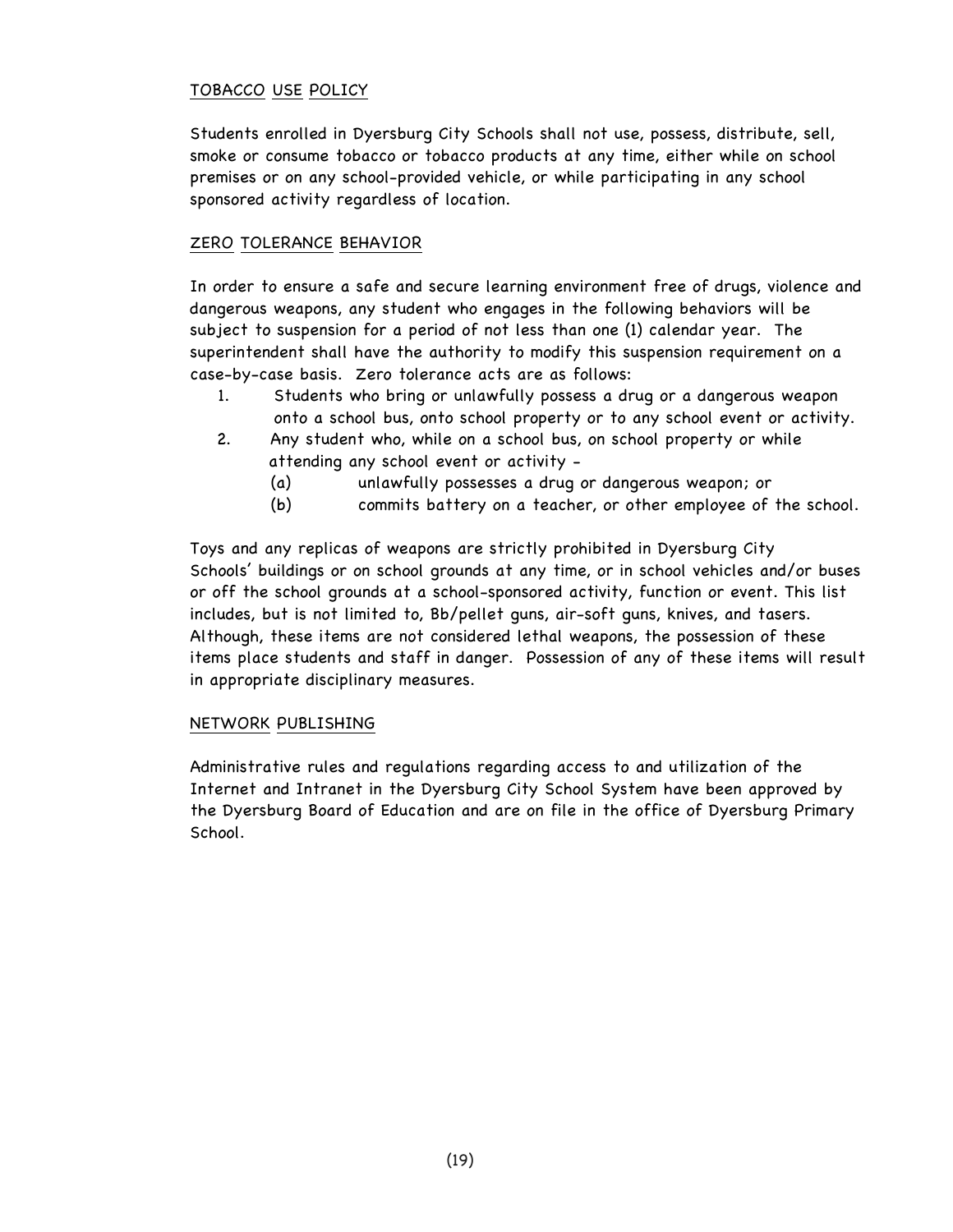#### NONDISCRIMINATION POLICY

It is the policy of the Dyersburg City Schools System not to discriminate on the basis of sex, race, national origin, creed, age, marital status, or disability in its educational programs, activities, or employment policies as required by Title VI and Title VII of the 1964 Civil Rights Act, Title IX of the 1972 Educational Amendments and Section 504 of the Federal Rehabilitation Act of 1973. Inquiries regarding compliance with Title VI and IX may be directed to the Title VI and IX Coordinator at the Dyersburg City School System's Central Office.

It is also the policy of this district that curriculum materials utilized reflect the cultural and racial diversity present in the United States and the variety of careers, roles, and life styles open to women as well as men in our society. One of the objectives of the total curriculum and teaching strategies is to reduce stereotyping to eliminate bias on the basis of sex, race, ethnicity, religion, and disability. The curriculum should foster respect and appreciation for the cultural diversity found in our country and an awareness of the rights, duties, and responsibilities of each individual as a member of a pluralistic society.

#### MISCELLANEOUS

Students are encouraged to clearly mark all belongings.

Students are discouraged from carrying money at school. Please place any money, which must be sent to school in an envelope, which is clearly marked with the purpose for the money, the child's name, the teacher's name and the amount.

Pets are not allowed at school or on the campus.

A lost and found service is operated in the principal's office.

Backpacks are recommended for all (K-2) students. Backpacks with wheels are not allowed.

Shoes with in-line skates are not permitted.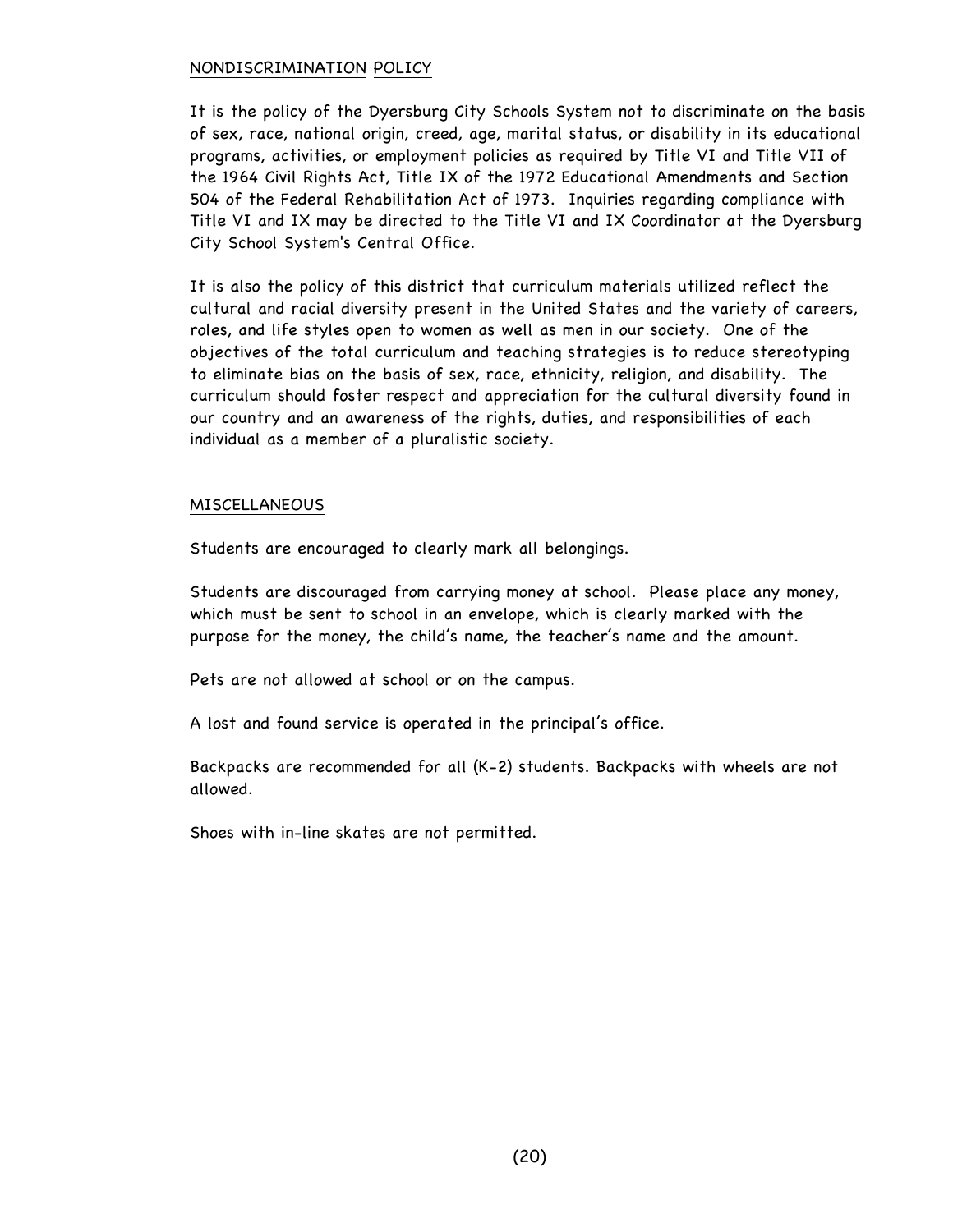# Dyersburg City Schools Acceptable Computer Use Policy for District Students

Purpose: Dyersburg City Schools (DCS) provides students access to electronic media including the Internet as a means to enhance their education. The purposes and uses for this resource are no different than any other type of resource, and as such, the school retains control over the manner in which it is used. The purpose of this contract is to assure that students recognize the limitations, which the school imposes, on their use of electronic media resources. In addition, this contract requires that users agree to abide by the Dyersburg City Schools Board of Education policies, and stipulations of the Children's Internet Protection Act (CIPA) as well as laws pertaining to stalking and harassment.

#### THE CONTRACT

The district's instructional program includes iSafe curriculum that contains content addressing responsible Internet use and safety. Parents are encouraged to discuss Internet responsibility at home and will be informed of on-line modules to help them protect their children. On-line professional development will also be provided to district faculty and staff through iSafe. The district uses an Internet filter designed to protect students and adults from pornographic and obscene information and restrict access to materials that may be potentially harmful to minors; however, it is impossible for the Dyersburg City School System to completely prevent students from finding ways to access controversial materials, and will not be held responsible for materials acquired on the network. Failure to follow all or part of these guidelines, or any action that may expose Dyersburg City Schools to risks of unauthorized access to data, disclosure of information, legal liability, potential system failure, or compromise the safety of users is prohibited and may result in disciplinary action up to and including loss of network privileges, confiscation of computer equipment, suspension, and/or criminal prosecution.

## I agree to the following:

To use the resources available through the Internet and other electronic media to supplement material available to me through my classroom, the media center, or through any other resource provided by the school.

To NOT make use of material or attempt to locate material which would not be acceptable in a school setting.

I understand that I must be closely supervised by faculty each time I make use of computer resources, and that I must adhere to each individual teacher's guidelines.

I agree NOT to attempt to discover passwords or other measures the school uses to control computer access. Should I inadvertently discover passwords, or any other measure used to control access to this resource, I agree to report this to whoever may be in charge at the time.

I agree NOT to change or attempt to change the configuration of any software on a school system computer without the expressed permission and close supervision of the appropriate DCS faculty/staff.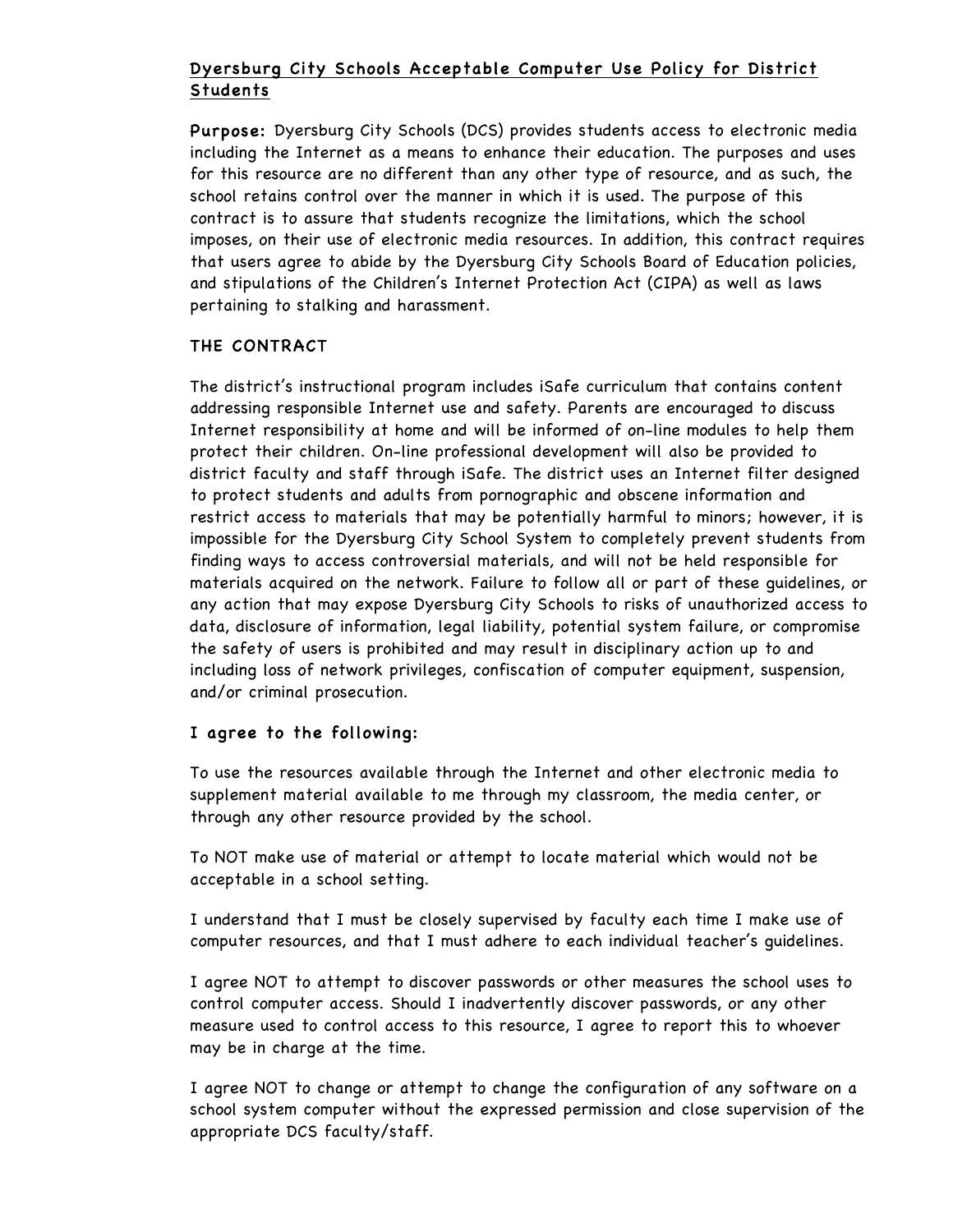#### Dyersburg City Schools Acceptable Computer Use Policy for District Students (Continued)

I understand that I am NOT to access any personal email account (any account that is not supplied by DCS) from DCS campus without the expressed permission and close supervision of the appropriate DCS faculty/staff. This permission must be requested each time I attempt to access my email account from a DCS computer. I agree to make available for inspection, by an administrator or teacher, any messages sent or received by me at a campus location.

I agree to use appropriate language in all communications. I agree not to use profanity or obscenity, and I will avoid offensive or inflammatory speech. I agree not to make personal attacks on anyone using this resource.

I agree NOT to download executable program files from the Internet. I also agree NOT to install any software on any school system computer.

I agree to abide by copyright laws. I agree to copy or transfer only materials for which copying or transferring is authorized.

I agree NOT to use this resource for any illegal or commercial activity. This includes, but is not limited to, tampering with computer hardware or software, unauthorized entry into computers and vandalism or destruction of computer files. I am aware that such activity is a crime under state and federal laws.

I agree NOT to introduce or knowingly allow the introduction of any computer virus to any school system computer.

I agree to respect the privacy of others.

I understand that information and/or advice obtained via the Internet may or may not be correct.

I understand that there is no privacy either guaranteed or implied in relation to any electronic media.

I understand that Dyersburg City Schools makes no warranties of any kind, whether expressed or implied, for the service it is providing. The district will not be responsible for any damages including the loss of data resulting from delays, nondeliveries, mis deliveries, or service interruptions caused by it's own negligence or my errors or omissions.

I agree not to attach computers, printers, network equipment (including wireless access points), or other types of hardware to the District's network without prior approval.

PARENTS: If you do NOT wish to have your child's picture posted on a school system web page, please contact the school office.

• Rev. 6/5/2018 – Policy reviewed, evaluated, and revised annually through discussions with administrators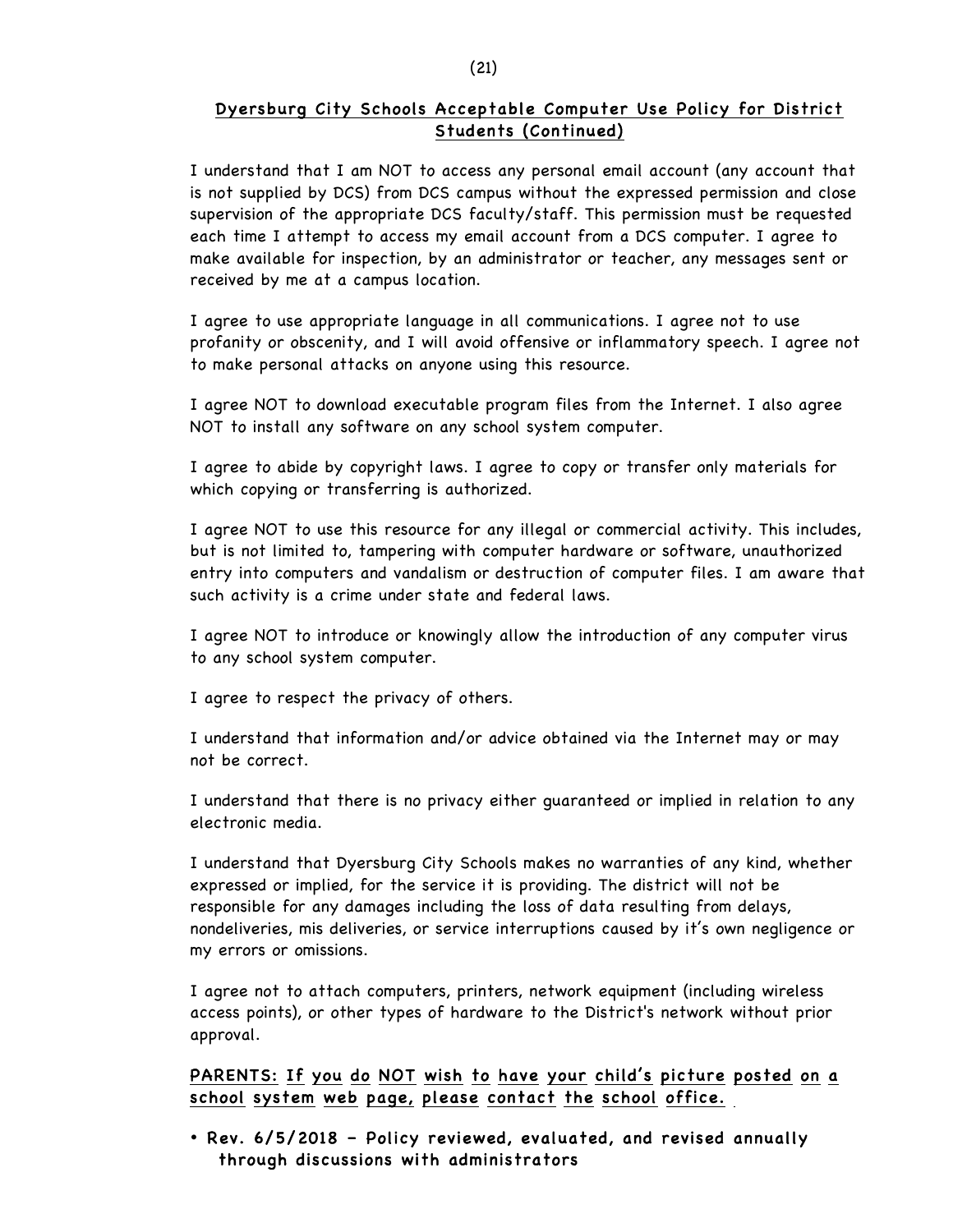# (22) **PARENTAL NOTIFICATION**

# **Under the Elementary and Secondary Education Act (ESEA)**

The Elementary and Secondary Education Act (ESEA) as amended in Dec. 2015 by the Every Student Succeeds Act (ESSA) makes it clear that Congress expects local educational agencies (LEAs) and schools receiving federal funds to ensure that parents are actively involved and knowledgeable about their schools and their children's education. The law requires schools to give parents many different kinds of information and notices in a uniform and understandable format and, to the extent practicable, in a language that the parents can understand. Listed below are some of these required notices that must be made to parents by school districts or individual public schools.

## **Teacher Qualifications and Highly Effective Teachers**

At the beginning of each year, an LEA shall notify parents that they may request, and the LEA will provide, information regarding whether professionals are highly effective, including the qualifications of the student's teachers and paraprofessionals. This includes information about whether the student's teacher:

- 1) has met state qualification and licensing criteria for the grade levels and subject areas in which the teacher provides instruction;
- 2) is teaching under emergency or other provisional status through which state qualification or licensing criteria have been waived;
- 3) is teaching in the field of discipline not of the certification of the teacher; and
- 4) is teaching alongside paraprofessionals and, if so, the paraprofessional's qualifications [ESSA § 1112(e)(1)(A)].

# **Student Privacy**

Districts must give parents annual notice at the beginning of the school year of the specific or approximate dates during the school year when the following activities are scheduled or expected to be scheduled:

- ✓ activities involving the collection, disclosure, or use of personal student information for the purpose of marketing or selling that information;
- ✓ administration of surveys containing request for certain types of sensitive information; and
- ✓ any nonemergency, invasive physical examination that is required as a condition of attendance, administered by the school, scheduled in advance, and not necessary to protect the immediate health and safety of student.

A district must develop and adopt policies regarding the rights of parents to inspect:

- ✓ third-party surveys before they are administered or distributed to students;
- $\sim$  measures to protect student privacy when surveys ask for certain sensitive information;
- $\checkmark$  any instructional materials;
- ✓ administration of physical examinations or screening of students;
- ✓ collection, disclosure, or use of personal information from students for the purpose of marketing or selling that information; and
- ✓ the parental right to inspect any instrument used to collect personal information before it is distributed to students.

Districts must give parents annual notice of an adoption or continued use of such policies and within a reasonable period of time after any substantive change in such policies *[20 U.S.C. 1232g].*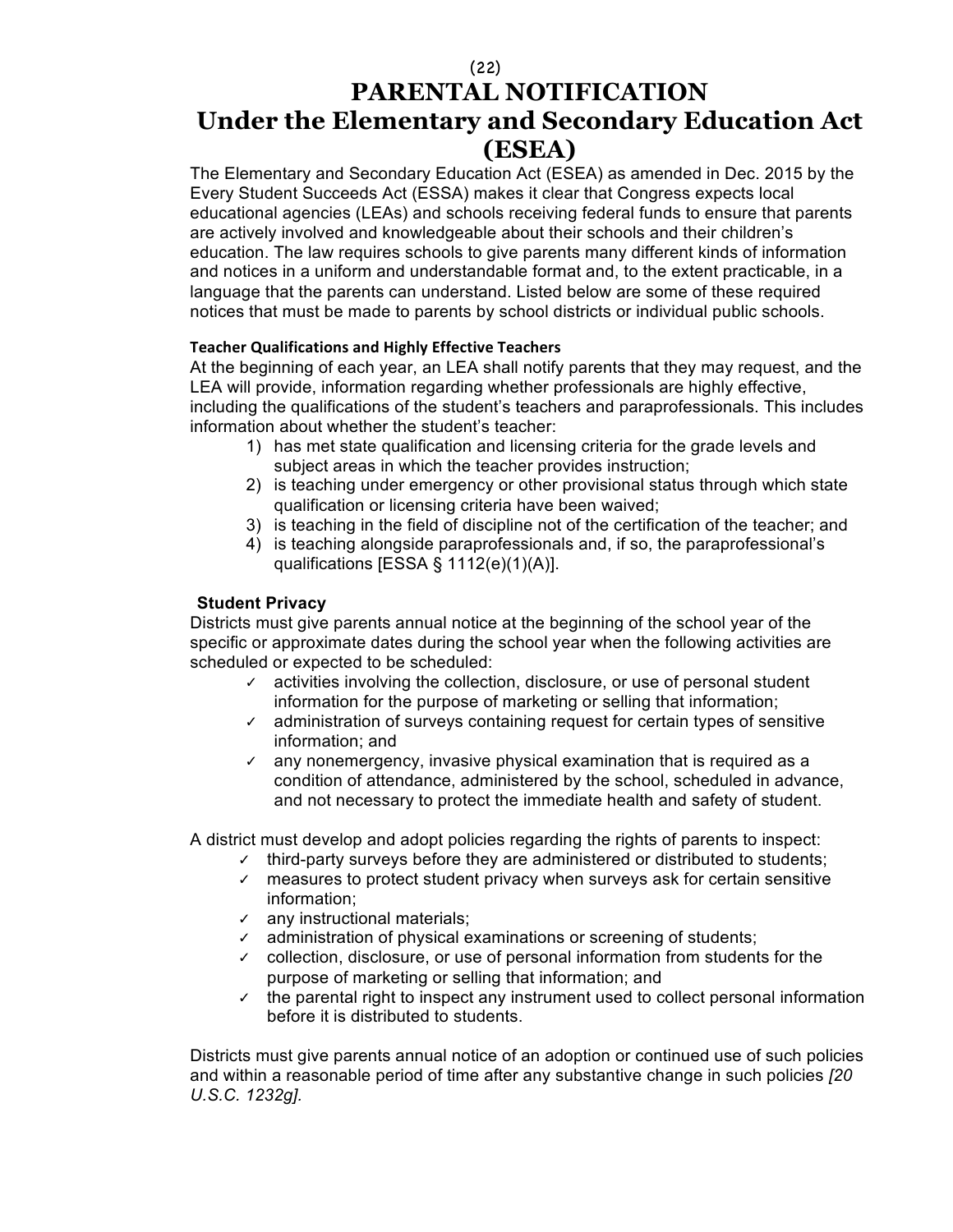#### **Public Release of Student Directory Information**

Under the Family Education Rights and Privacy Act (FERPA), an LEA must provide notice to parents of the types of student information that it releases publicly. This type of student information, commonly referred to as "directory information," includes such items as names, addresses, and telephone numbers and is information generally not considered harmful or an invasion of privacy if disclosed. The notice must include an explanation of a parent's right to request that the information not be disclosed without prior written consent.

Additionally, ESSA requires that parents be notified that the school routinely discloses names, addresses, and telephone numbers to military recruiters upon request, subject to a parent's request not to disclose such information without written consent [*§8025*].

A single notice provided through a mailing, student handbook, or other method that is reasonably calculated to inform parents of the above information is sufficient to satisfy the parental notification requirements of both FERPA and ESSA. The notification must advise the parent of how to opt out of the public, nonconsensual disclosure of directory information and the method and timeline within which to do so *[20 U.S.C. 1232g] [ESEA §8025].*

#### **Military Recruiter Access to Student Information**

Districts receiving federal education funds must notify parents of secondary school students that they have a right to request their child's name, address, and telephone number not be released to a military recruiter without their prior written consent. Districts must comply with any such requests *[ESEA §8528(a)(2)(B)].*

#### **Parent and Family Engagement**

A district receiving Title I funds must develop jointly with, agree on with, and distribute to, parents and family members of participating children a written district-level parent and family engagement policy. Each school served under Title I must also develop jointly with, agree on with, and distribute to, parents and family members of participating children a written school-level parent and family engagement policy. If an individual school or district has a parent and family engagement policy that applies to all, it may amend the policy to meet the requirements under the ESEA *[ESEA Title I, Part A, §1116(a)(2)] [20 U.S.C. §6318(b); (c)].*

Parents shall be notified of the policy in an understandable and uniform format and, to the extent practicable, provided in a language the parents can understand. Such policy shall be made available to the local community and updated periodically to meet the changing needs of parents and the school *[ESEA Title I, Part A, §1116(b)(1)].*

Schools must:

- ✓ hold at least one annual meeting for Title I parents;
- $\checkmark$  offer a flexible number of meetings;
- ✓ involve parents and families in an ongoing manner in the planning, review, and improvement of Title I programs;
- $\vee$  provide Title I parents and families with timely information about the programs, a description and explanation of the curriculum, forms of academic assessment and expected levels of student proficiency;
- $\checkmark$  if requested, provide opportunities for regular meetings to discuss decisions related to the education of their children; and
- ✓ develop a school-parent compact that outlines the responsibilities of each party for improved student academic achievement *[ESEA Title I, Part A, §1116(c)]*.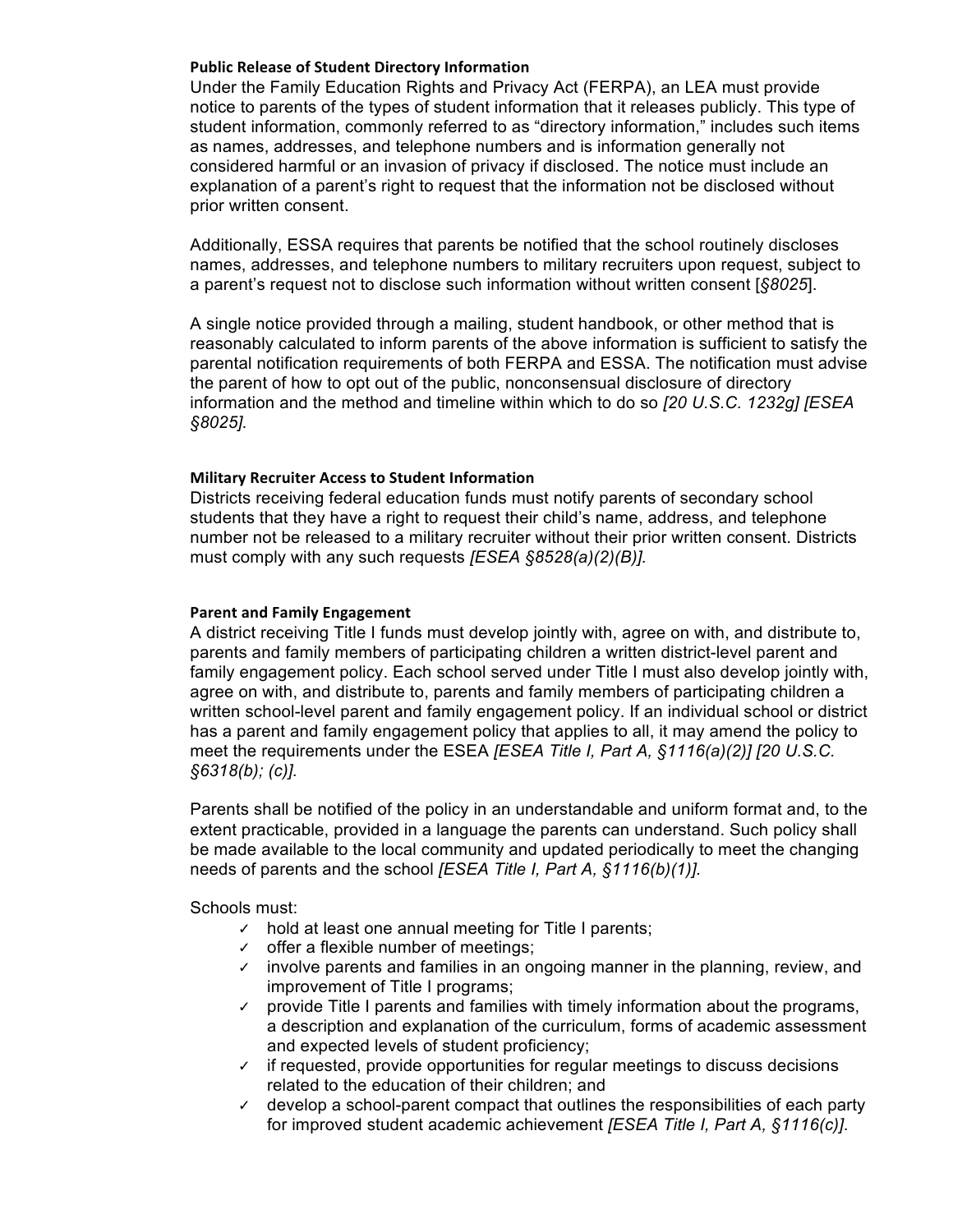#### **Report Cards on Statewide Academic Assessment**

Each school district that receives Title I, Part A funds must prepare and disseminate an annual report card. Generally, the state or district must include on its report card information about public schools related to student achievement, accountability, teacher qualifications and other required information, as well as any other information that the state or district deems relevant.

These report cards must be concise and presented in an understandable and uniform format accessible to persons with disabilities and, to the extent practicable, provided in a language that parents can understand. In Tennessee, **these requirements are met through the state's report card** *[ESEA Title I, Part A, §1111(h)(1) and (h)(2)].*

#### **Achievement on State Assessment**

All schools must provide to parents, teachers, and principals the individual student interpretive, descriptive, and diagnostic reports, which allow specific academic needs to be understood and addressed, and include information on the student's achievement on academic assessments aligned with state academic achievement standards *[ESEA §1111(b)(2)(B)(x)].*

#### **National Assessment of Education Progress**

Districts, schools, and students may voluntarily participate in the National Assessment of Educational Progress (NAEP). Parents of children selected to participate in any NAEP assessment must be informed before the assessment is administered that their child may be excused from participation for any reason, is not required to finish any assessment, and is not required to answer any test question. A district must make reasonable efforts to inform parents and the public about their right to access all assessment data (except personally identifiable information), questions, and current assessment instruments *[ESEA Title VI, Part C, §411(c)(1); (d)(1)–(2))].*

#### **Schoolwide Programs**

An eligible school operating a schoolwide program shall make the comprehensive plan available to the LEA, parents, and the public. The information contained in such plan shall be in an understandable and uniform format and, to the extent practicable, provided in a language that the parents can understand *[20 U.S.C. §6314][ESEA Title I, Part A, §1114].*

#### **English Learner Programs**

A school district that uses federal funds to provide a language instruction education program for English learners must no later than 30 days after the beginning of the school year inform the parents of each child identified for participation or participating in such a program:

- ✓ the reasons for the identification of the child as an English learner;
- ✓ the child's level of English proficiency;
- ✓ how that level was determined and the status of the child's academic achievement;
- $\vee$  methods of instruction used in the program in which their child is participating and methods of instruction used in other available programs;
- $\checkmark$  how the program will meet the educational strengths and needs of their child;
- $\checkmark$  how the program will specifically help their child learn English and meet ageappropriate academic achievement standards for grade promotion and graduation;
- $\checkmark$  the specific exit requirements for the program;
- $\checkmark$  in the case of a child with a disability, how the program meets the child's IEP objectives; and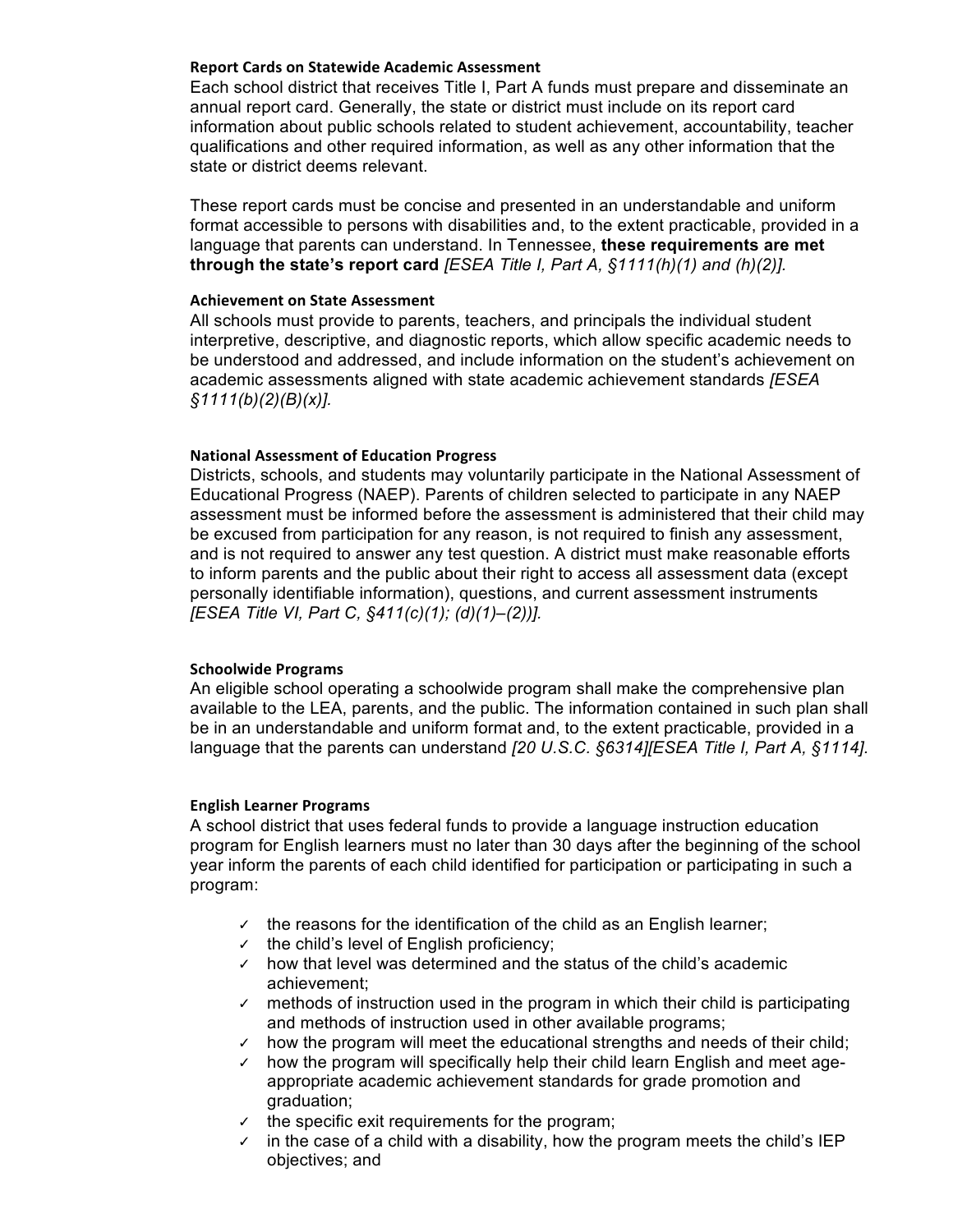$\checkmark$  information about parental rights detailing the right of parents to have their child immediately removed from such program upon their request and the options that parents have to decline to enroll their child in such program or to choose another available program or method of instruction.

For a child not identified as an English learner prior to the beginning of the school year, the district must notify parents within the first two weeks of the child being placed in such a program *[ESEA Title I, Part A, §1112].*

#### **Homeless Children**

To be eligible for McKinney-Vento funds, the school must provide written notice at the time any child seeks enrollment in the school, and at least twice annually while the child is enrolled in the school, to the parent or guardian or unaccompanied youth that, shall be signed by the parent or guardian or unaccompanied youth; that sets forth the general rights provided; and specifically states:

- $\checkmark$  the choice of schools homeless children are eligible to attend;
- $\checkmark$  that no homeless child is required to attend a separate school for homeless children;
- ✓ that homeless children shall be provided comparable services, including transportation services, educational services, and meals; and
- ✓ that homeless children should not be stigmatized by school personnel.

If the district sends a homeless child to a school other than the school of origin or the school requested by the parent or guardian, the district must provide the parents a written explanation for, including notice of the right to appeal, the decision. The information must also be provided whenever a dispute arises over school selection *[ESSA Title IX, Part C, §722(g)(3)(B)]*.

Each LEA liaison for homeless children and youth shall ensure the parents or guardians of homeless children and youth are informed of the educational and related opportunities available to their children and are provided with meaningful opportunities to participate in the education of their children *[ESSA Title IX, Part C, §722(g)(6)(A)(iv)]*.

Public notice of the educational rights of homeless children and youths is disseminated where such children and youths receive services under the McKinney-Vento Act, such as schools, family shelters, and soup kitchens *[ESSA Title X, Part C, §722(g)(6)(A)(v)].*

#### **21st Century Community Learning Centers**

A program or activity funded as part of a 21st Century Community Learning Center providing before and after school activities to advance student academic achievement must undergo periodic evaluation to assess its progress toward achieving its goal of providing high-quality opportunities for academic enrichment. The results of evaluations shall be made available to the public upon request, with public notice of such availability provided *[ESEA §4205(b)(2)].*

#### **Waiver Request**

If a school district requests the U.S. Secretary of Education to waive any provision or regulation of the ESEA, it must provide notice and information about the waiver to the public in the manner in which is customarily provides public notice *[20 U.S.C. §7861(b)(3)(B)] [ESEA Title IX, Part D, §8401(b)(3)(B)(ii)].*

# **ACKNOWLEDGEMENT PAGE**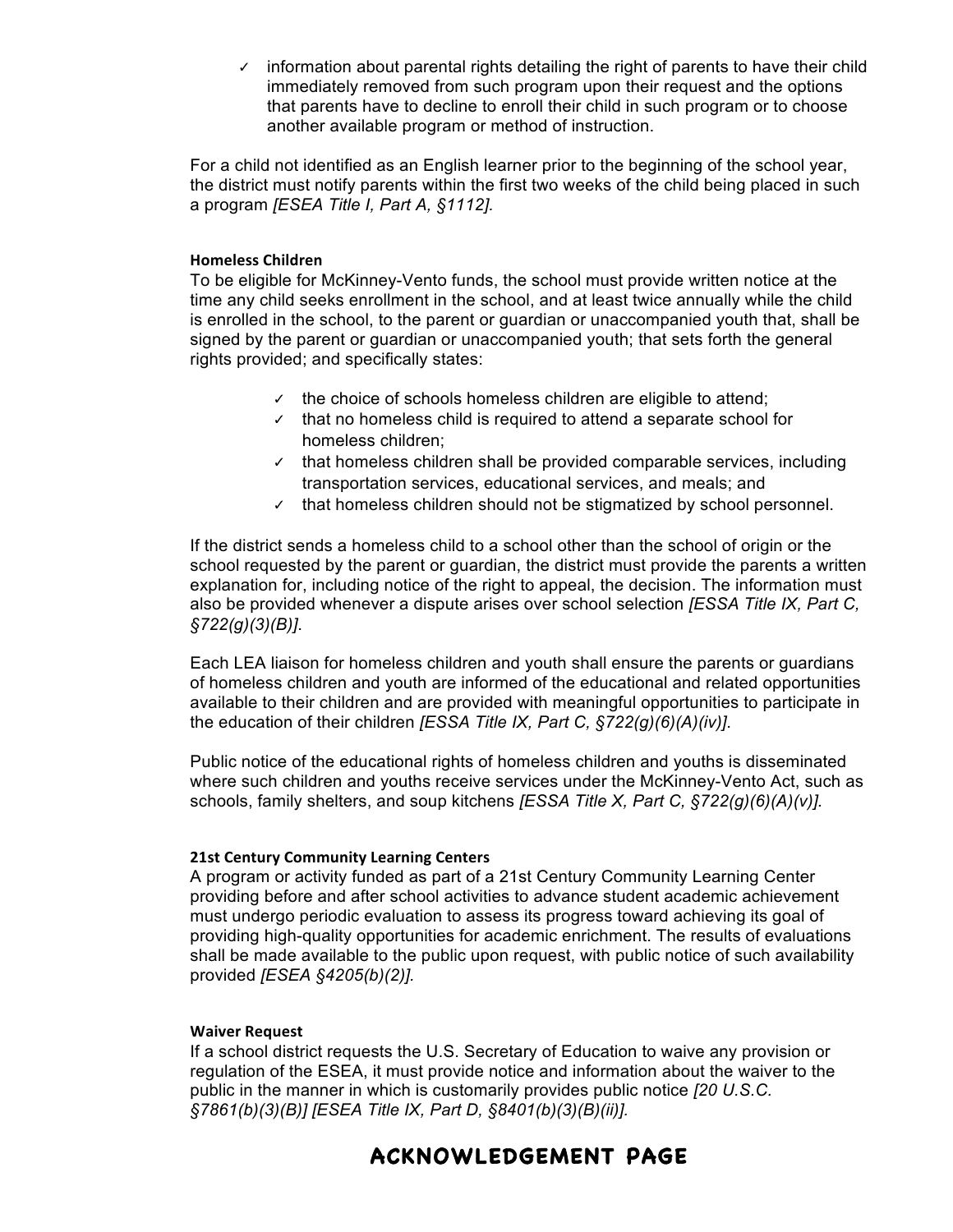# **2021-2022**

This is to acknowledge that I have received the Student Handbook for the 2021-2022 school year. Furthermore, I have been advised of the following board policies:

Fees – Page 5 Dress Code – Page 8 School Screenings – Page 13 Attendance Policies - Page 15 & 16 Discipline Code – Page 17 & 18 Acceptable Computer Use Policy - Page 21 Parental Notification

I understand that there are students attending DPS who are seriously allergic to nuts, peanuts, fish and shellfish. I further understand that nuts, peanuts, fish and shellfish will not be allowed in school this year and if I prepare lunch or snacks for my child they must not include nuts, peanuts, fish or shellfish in any of the ingredients.

I understand that I should share the information contained in this booklet with my child.

According to the McKinney-Vento Act, all school systems are required to collect the following information:

**Where does your child stay at night? (Please check one)**

- **\_\_\_\_ Home/apartment with parent/guardian**
- **\_\_\_\_ In a motel**
- **\_\_\_\_ With a relative or friend (family does not have residence)**
- **\_\_\_\_ In an automobile**
- **\_\_\_\_ In a shelter**
- **\_\_\_\_ A campsite**
- **\_\_\_\_ In housing that is inadequate (no electricity, running water, etc.)**
- **\_\_\_\_ Other (please explain)**

Student Name \_\_\_\_\_\_\_\_\_\_\_\_\_\_\_\_\_\_\_\_\_\_\_\_\_\_\_\_\_\_\_\_\_\_\_\_\_\_\_

Teacher \_\_\_\_\_\_\_\_\_\_\_\_\_\_\_\_\_\_\_\_\_\_\_\_\_\_\_\_\_\_\_\_\_\_\_\_\_\_\_\_\_\_\_

Parent Name \_\_\_\_\_\_\_\_\_\_\_\_\_\_\_\_\_\_\_\_\_\_\_\_\_\_\_\_\_\_\_\_\_\_\_\_\_\_\_\_

Parent Signature & Date \_\_\_\_\_\_\_\_\_\_\_\_\_\_\_\_\_\_\_\_\_\_\_\_\_\_\_\_\_\_\_

**DYERSBURG PRIMARY SCHOOL TRAFFIC**